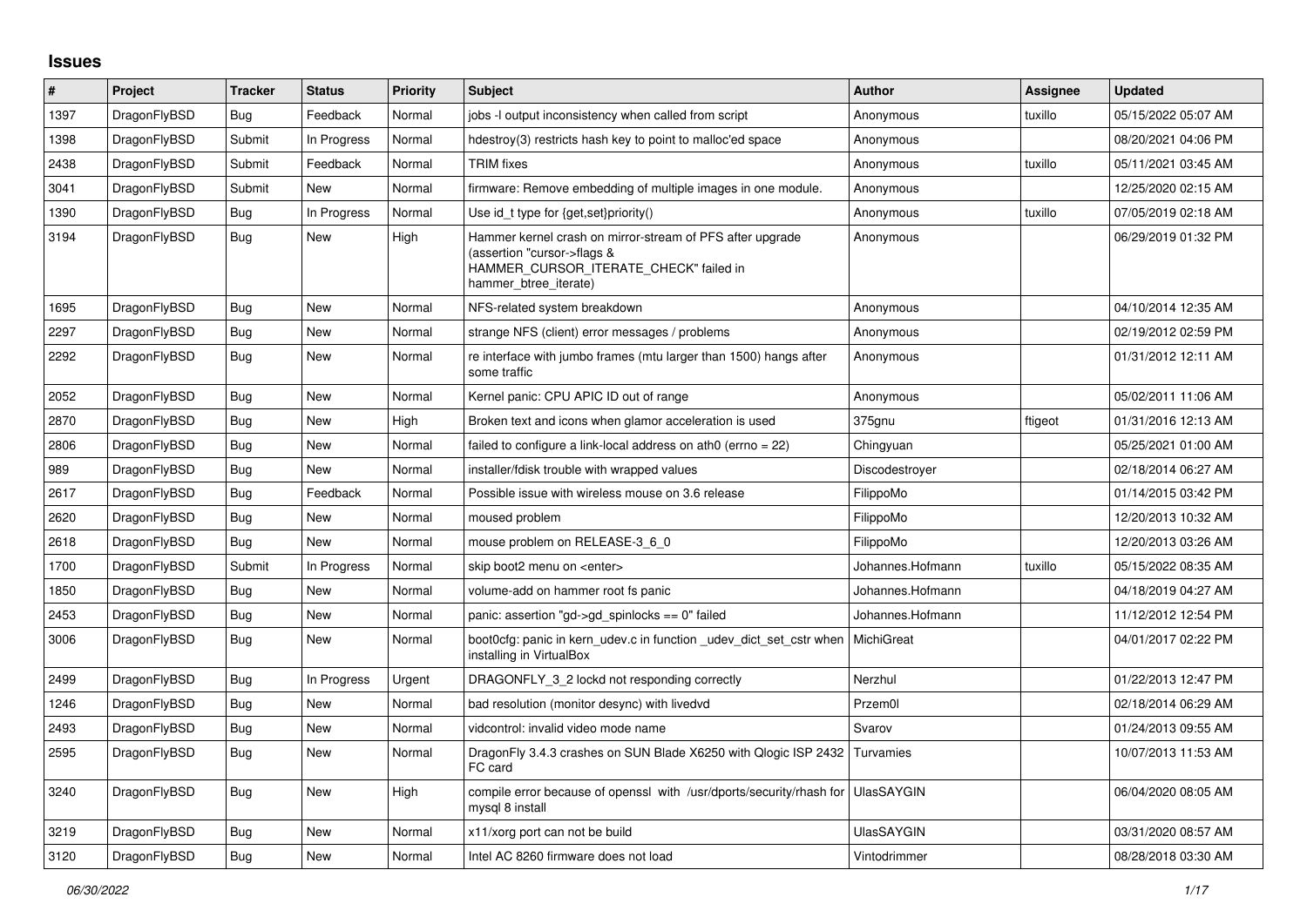| $\#$ | Project      | <b>Tracker</b> | <b>Status</b> | <b>Priority</b> | Subject                                                                                                                      | Author             | <b>Assignee</b> | <b>Updated</b>      |
|------|--------------|----------------|---------------|-----------------|------------------------------------------------------------------------------------------------------------------------------|--------------------|-----------------|---------------------|
| 2852 | DragonFlyBSD | Bug            | New           | Normal          | Hammer File System - hangs on undo during system boot / mount -<br>will not recover on DragonFlyBSD newer than 3.6.0         | abale              |                 | 05/11/2021 04:07 AM |
| 1941 | DragonFlyBSD | <b>Bug</b>     | New           | Normal          | wlan config crash                                                                                                            | abandon.every.hope |                 | 12/24/2010 07:54 PM |
| 2250 | DragonFlyBSD | <b>Bug</b>     | <b>New</b>    | Normal          | Kernel panic                                                                                                                 | adamk              |                 | 11/23/2018 01:10 AM |
| 3300 | DragonFlyBSD | Bug            | New           | Normal          | Running Xvnc from TigerVNC package through the INETD daemon<br>in TCP WAIT mode fails hard                                   | adrian             |                 | 01/08/2022 04:25 AM |
| 3301 | DragonFlyBSD | Bug            | New           | Normal          | Gkrellm from the packages is not showing logged in users in main<br>window, logged in users always $== 0$                    | adrian             |                 | 01/08/2022 04:24 AM |
| 3299 | DragonFlyBSD | Bug            | In Progress   | Normal          | DragonFlyBSD reports utterly wrong uptime (most of the time, right<br>after booting in)                                      | adrian             |                 | 11/11/2021 01:43 PM |
| 2210 | DragonFlyBSD | <b>Bug</b>     | New           | Normal          | Bugtracker cannot assign default project for new users                                                                       | ahuete.devel       |                 | 11/17/2011 11:30 AM |
| 1824 | DragonFlyBSD | <b>Bug</b>     | Feedback      | Normal          | kernel panic, x86, 2.7.3.859.ge5104                                                                                          | akirchhoff135014   |                 | 03/10/2013 07:49 AM |
| 1921 | DragonFlyBSD | Bug            | In Progress   | Normal          | we miss mlockall                                                                                                             | alexh              | tuxillo         | 06/18/2022 04:08 AM |
| 1714 | DragonFlyBSD | <b>Bug</b>     | New           | Low             | hwpmc                                                                                                                        | alexh              | swildner        | 08/18/2012 02:03 PM |
| 2329 | DragonFlyBSD | <b>Bug</b>     | <b>New</b>    | Normal          | ibm x3550 & acpi                                                                                                             | ano                |                 | 06/03/2014 11:37 AM |
| 2520 | DragonFlyBSD | Bug            | <b>New</b>    | Normal          | panic: assertion "IS_SERIALIZED((ifp->if_serializer))" failed in<br>if_default_serialize_assert at /usr/src/sys/net/if.c:437 | ano                |                 | 03/09/2013 12:14 AM |
| 3311 | DragonFlyBSD | Bug            | New           | Low             | TrueCrypt support may cause kernel crash                                                                                     | arcade@b1t.name    |                 | 04/29/2022 06:19 AM |
| 3278 | DragonFlyBSD | <b>Bug</b>     | <b>New</b>    | Normal          | Second screen image is distorted                                                                                             | arcade@b1t.name    |                 | 07/10/2021 03:36 AM |
| 3209 | DragonFlyBSD | <b>Bug</b>     | <b>New</b>    | Normal          | svc has some minor bugs                                                                                                      | arcade@b1t.name    |                 | 10/24/2019 09:08 AM |
| 2878 | DragonFlyBSD | Bug            | New           | Low             | [fix] CCVER problem when using clang and cpu extensions<br>(intrinsics)                                                      | arcade@b1t.name    |                 | 06/24/2016 04:25 AM |
| 2882 | DragonFlyBSD | Bug            | New           | Low             | bridge sends packets from individual interfaces                                                                              | arcade@b1t.name    |                 | 01/09/2016 12:43 PM |
| 2877 | DragonFlyBSD | Bug            | New           | Low             | sed fails when working with UTF-8 locale and non-UTF symbols                                                                 | arcade@b1t.name    |                 | 12/30/2015 11:20 AM |
| 1148 | DragonFlyBSD | Bug            | In Progress   | Low             | BCM4311 wireless network adapter detected but not functional                                                                 | archimedes.gaviola |                 | 05/11/2021 04:00 AM |
| 2107 | DragonFlyBSD | Bug            | New           | Normal          | 2.10.1 sata dvd drive issue                                                                                                  | ausppc             |                 | 07/31/2011 08:41 PM |
| 331  | DragonFlyBSD | <b>Bug</b>     | In Progress   | Normal          | ftpsesame (aka Bridging S01E03)                                                                                              | bastyaelvtars      |                 | 03/09/2013 12:28 PM |
| 3132 | DragonFlyBSD | Bug            | New           | Low             | unifdef mined                                                                                                                | bcallah            |                 | 04/26/2018 08:34 PM |
| 1718 | DragonFlyBSD | Bug            | Feedback      | Normal          | IDE disk drive not detected by x86_64 2.6.1 Live CD                                                                          | bcox               |                 | 11/27/2021 08:25 AM |
| 3282 | DragonFlyBSD | Bug            | <b>New</b>    | Normal          | unexpected errno value from fopen()                                                                                          | bhaible            |                 | 07/10/2021 03:34 AM |
| 3283 | DragonFlyBSD | <b>Bug</b>     | New           | Normal          | mknodat() cannot create FIFOs                                                                                                | bhaible            |                 | 07/10/2021 03:34 AM |
| 3284 | DragonFlyBSD | <b>Bug</b>     | New           | Normal          | Wrong towlower() result for U+038A                                                                                           | bhaible            |                 | 07/10/2021 03:34 AM |
| 3281 | DragonFlyBSD | <b>Bug</b>     | <b>New</b>    | Normal          | Crash after leaving unattended for a while                                                                                   | bhaible            |                 | 07/10/2021 03:32 AM |
| 1882 | DragonFlyBSD | Bug            | <b>New</b>    | Low             | Idea for handling new USB vendor/device codes                                                                                | bmk                |                 | 10/20/2010 12:15 PM |
| 3101 | DragonFlyBSD | <b>Bug</b>     | New           | Low             | PFI CGI install not working in dragonflybsd 5.0.1 USB install                                                                | bnegre82           |                 | 05/11/2021 04:14 AM |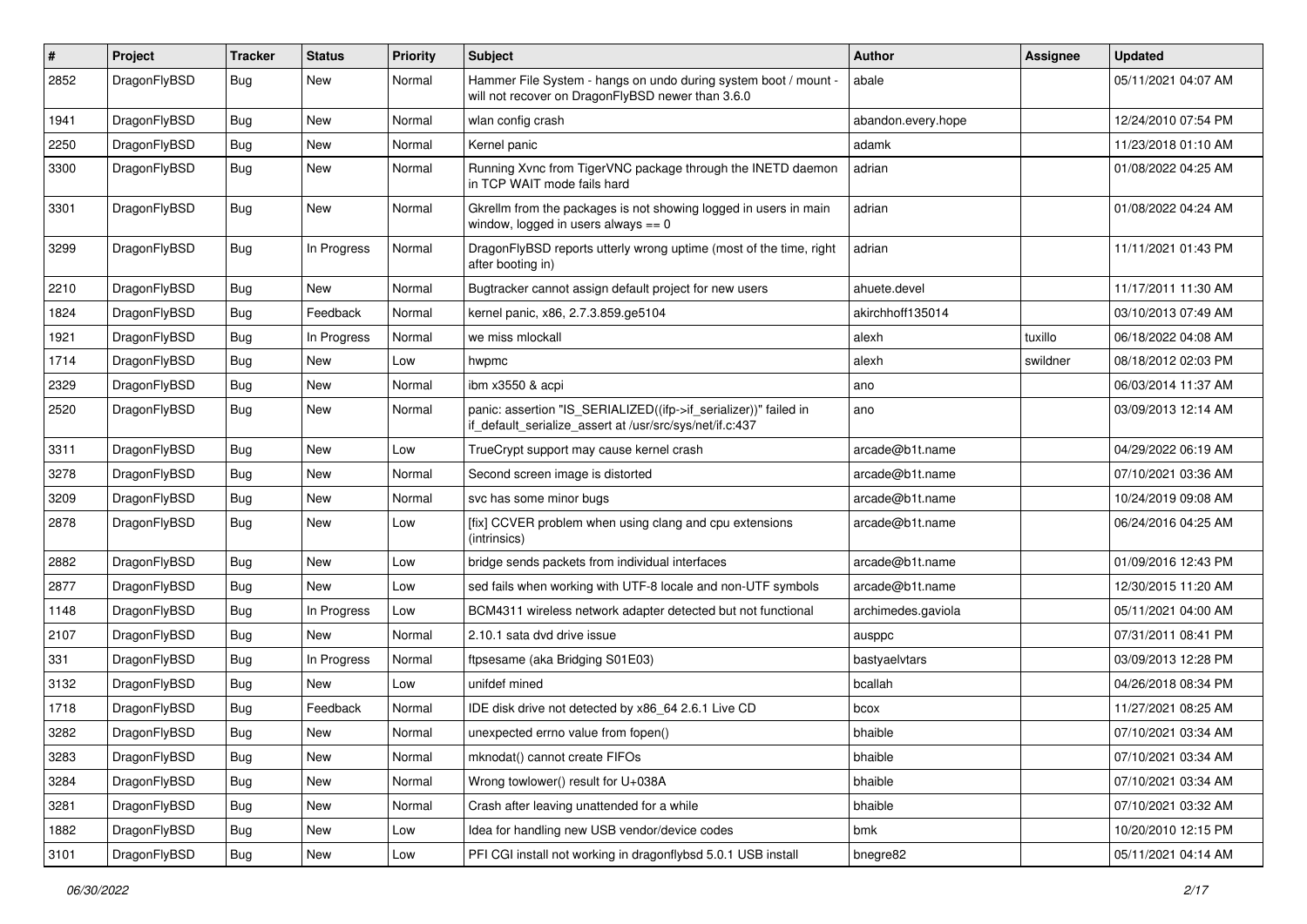| $\sharp$ | Project      | <b>Tracker</b> | <b>Status</b> | <b>Priority</b> | Subject                                                                                                       | Author     | Assignee | <b>Updated</b>      |
|----------|--------------|----------------|---------------|-----------------|---------------------------------------------------------------------------------------------------------------|------------|----------|---------------------|
| 3110     | DragonFlyBSD | Bug            | <b>New</b>    | Normal          | crash with ipfw3 under load                                                                                   | bnegre82   |          | 12/09/2017 06:22 AM |
| 1594     | DragonFlyBSD | Bug            | New           | Normal          | Kernel panic during boot from Live CD on Dell E6400                                                           | bodie      |          | 05/11/2021 03:54 AM |
| 1521     | DragonFlyBSD | Bug            | Feedback      | Normal          | amd64 2.4 livecd won't mount root at boot                                                                     | bolapara   |          | 01/28/2018 03:45 AM |
| 2115     | DragonFlyBSD | Bug            | New           | Normal          | [msk] system freeze after receive some paquet                                                                 | bsdsx      |          | 08/22/2011 10:22 AM |
| 725      | DragonFlyBSD | Bug            | In Progress   | Low             | 'make distribution' fails w/'ro' /usr/obj                                                                     | c.turner   |          | 03/09/2013 01:01 PM |
| 2319     | DragonFlyBSD | Bug            | <b>New</b>    | Normal          | crypt/passwd forward compat                                                                                   | c.turner1  |          | 02/28/2012 12:39 PM |
| 2265     | DragonFlyBSD | Bug            | New           | Normal          | mbsrtowcs does not properly handle invalid mbstate_t in ps                                                    | c.turner1  | swildner | 01/10/2012 07:56 PM |
| 1618     | DragonFlyBSD | Bug            | Feedback      | Normal          | collision for 'struct pmap' when using RPC and <sys user.h=""></sys>                                          | carenas    |          | 05/11/2021 04:05 AM |
| 3143     | DragonFlyBSD | Bug            | <b>New</b>    | Normal          | assertion "0" failed in hammer2 inode xop chain sync                                                          | cbin       |          | 07/18/2018 12:50 PM |
| 2859     | DragonFlyBSD | Bug            | New           | Low             | Installer configuration menu always highlights "Select timezone", no<br>matter which step was last completed. | cgag       |          | 12/02/2015 01:54 PM |
| 2858     | DragonFlyBSD | Bug            | New           | Low             | Installer "Local or UTC" question should have "No" selected by<br>default.                                    | cgag       |          | 12/02/2015 01:18 PM |
| 3139     | DragonFlyBSD | Bug            | New           | Normal          | USB Mouse Does Not Work in DragonflyBSD guest on VirtualBox                                                   | chiguy1256 |          | 06/24/2018 10:14 PM |
| 3280     | DragonFlyBSD | Bug            | New           | Normal          | KMS console and i915(4) not working in 6.0                                                                    | cmusser    |          | 07/10/2021 03:35 AM |
| 2736     | DragonFlyBSD | Bug            | New           | High            | kernel panics on acpi timer probe function                                                                    | cnb        |          | 05/11/2021 03:55 AM |
| 2735     | DragonFlyBSD | Bug            | New           | Urgent          | iwn panics SYSSASSERT                                                                                         | cnb        |          | 05/11/2021 03:55 AM |
| 1481     | DragonFlyBSD | Bug            | Feedback      | Normal          | panic: assertion: kva_p(buf) in soopt_from_kbuf (after ipfw pipe<br>show, 2.2.1-R)                            | combiner   |          | 05/11/2021 04:01 AM |
| 742      | DragonFlyBSD | Bug            | In Progress   | Normal          | umount problems with multiple mounts                                                                          | corecode   | tuxillo  | 06/25/2022 04:02 AM |
| 731      | DragonFlyBSD | Bug            | New           | Normal          | system freeze on "slice too large"                                                                            | corecode   | tuxillo  | 06/25/2022 04:01 AM |
| 1587     | DragonFlyBSD | Bug            | Feedback      | Normal          | can't gdb across fork                                                                                         | corecode   | tuxillo  | 05/11/2021 03:54 AM |
| 1584     | DragonFlyBSD | Bug            | In Progress   | Normal          | can't use ssh from jail: debug1: read passphrase: can't open<br>/dev/tty: Device busy                         | corecode   | tuxillo  | 05/11/2021 03:53 AM |
| 1583     | DragonFlyBSD | Bug            | In Progress   | Normal          | panic: assertion: cursor->trans->sync_lock_refs > 0 in<br>hammer recover cursor                               | corecode   | tuxillo  | 05/11/2021 03:53 AM |
| 1556     | DragonFlyBSD | Bug            | <b>New</b>    | Normal          | many processes stuck in "hmrrcm", system unusable                                                             | corecode   | tuxillo  | 05/11/2021 03:52 AM |
| 1547     | DragonFlyBSD | Bug            | In Progress   | Normal          | disklabel64 automatic sizing                                                                                  | corecode   | tuxillo  | 05/11/2021 03:52 AM |
| 1528     | DragonFlyBSD | Bug            | In Progress   | Normal          | ktrace does not show proper return values for pipe(2)                                                         | corecode   | tuxillo  | 05/11/2021 03:52 AM |
| 1475     | DragonFlyBSD | <b>Bug</b>     | In Progress   | Normal          | kernel blocks with low memory and syscons setting a high res mode   corecode<br>/ scrollback                  |            | tuxillo  | 05/11/2021 03:52 AM |
| 1474     | DragonFlyBSD | <b>Bug</b>     | New           | Normal          | ithread 1 unexpectedly rescheduled                                                                            | corecode   | tuxillo  | 05/11/2021 03:52 AM |
| 1469     | DragonFlyBSD | <b>Bug</b>     | In Progress   | Normal          | Hammer history security concern                                                                               | corecode   | tuxillo  | 05/11/2021 03:52 AM |
| 1442     | DragonFlyBSD | Bug            | New           | Normal          | blocking SIGSEGV and triggering a segment violation produces an<br>all CPU consuming process                  | corecode   | tuxillo  | 05/11/2021 03:52 AM |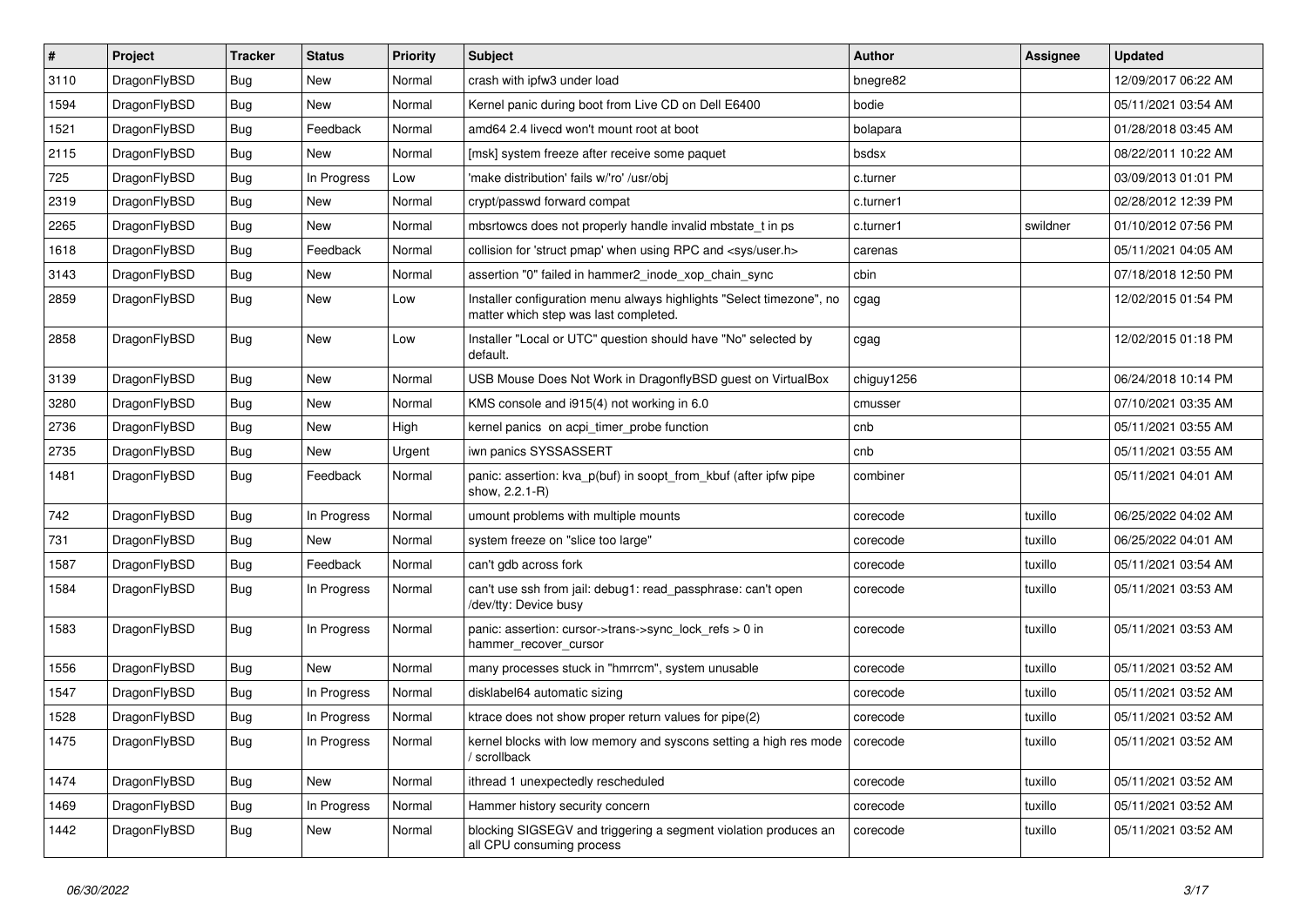| $\sharp$ | Project      | <b>Tracker</b> | <b>Status</b> | <b>Priority</b> | Subject                                                                                                | <b>Author</b> | <b>Assignee</b> | <b>Updated</b>      |
|----------|--------------|----------------|---------------|-----------------|--------------------------------------------------------------------------------------------------------|---------------|-----------------|---------------------|
| 1440     | DragonFlyBSD | Bug            | New           | Normal          | ptrace/gdb doesn't work after process blocks SIGTRAP                                                   | corecode      | tuxillo         | 05/11/2021 03:52 AM |
| 1287     | DragonFlyBSD | Bug            | Feedback      | Normal          | altg configuration doesn't work                                                                        | corecode      | tuxillo         | 05/11/2021 03:51 AM |
| 1198     | DragonFlyBSD | Bug            | New           | High            | DDB loops panic in db read bytes                                                                       | corecode      | tuxillo         | 05/11/2021 03:51 AM |
| 1030     | DragonFlyBSD | Bug            | In Progress   | Normal          | msdosfs umount panic                                                                                   | corecode      | tuxillo         | 05/11/2021 03:51 AM |
| 911      | DragonFlyBSD | Bug            | Feedback      | Normal          | kldload/kernel linker can exceed malloc reserve and panic system                                       | corecode      | tuxillo         | 05/11/2021 03:51 AM |
| 901      | DragonFlyBSD | Bug            | Feedback      | Normal          | route show needs to get data from all cpus                                                             | corecode      | tuxillo         | 05/11/2021 03:50 AM |
| 847      | DragonFlyBSD | Bug            | Feedback      | Normal          | processes getting stuck on mount point                                                                 | corecode      | tuxillo         | 05/11/2021 03:50 AM |
| 781      | DragonFlyBSD | Bug            | In Progress   | Normal          | fdisk uses wrong geometry on usb flash drives                                                          | corecode      | tuxillo         | 05/11/2021 03:50 AM |
| 1307     | DragonFlyBSD | Bug            | In Progress   | Normal          | hammer tid -2 shows unexpected result                                                                  | corecode      |                 | 10/18/2016 05:29 PM |
| 341      | DragonFlyBSD | Bug            | <b>New</b>    | Normal          | Vinum erroneously repors devices as busy                                                               | corecode      | swildner        | 01/21/2012 04:50 AM |
| 1538     | DragonFlyBSD | Bug            | <b>New</b>    | Low             | mountroot should probe file systems                                                                    | corecode      | alexh           | 11/24/2010 06:35 PM |
| 2687     | DragonFlyBSD | Bug            | <b>New</b>    | Normal          | natacontrol software RAID in installer                                                                 | csmelosky     |                 | 06/22/2014 12:03 PM |
| 3243     | DragonFlyBSD | Bug            | <b>New</b>    | Normal          | SMART status not reported properly for SSD disks                                                       | daftaupe      |                 | 09/09/2020 11:03 PM |
| 3227     | DragonFlyBSD | Submit         | New           | Normal          | Add HAMMER2 instructions in the installation medium README                                             | daftaupe      |                 | 03/26/2020 03:34 PM |
| 3145     | DragonFlyBSD | Submit         | In Progress   | Normal          | Update libelf to FreeBSD 12 current and build as base library usable<br>by ports                       | davshao       | tuxillo         | 08/20/2021 03:58 PM |
| 3031     | DragonFlyBSD | Submit         | In Progress   | Normal          | Update drm/radeon to Linux 4.7.10 as much as possible                                                  | davshao       | ftigeot         | 08/19/2021 12:33 PM |
| 2414     | DragonFlyBSD | <b>Bug</b>     | In Progress   | Normal          | Lenovo S10 acpi freeze (not new)                                                                       | davshao       |                 | 05/11/2021 04:13 AM |
| 2994     | DragonFlyBSD | Bug            | <b>New</b>    | Normal          | Intermittent boot hangs after git: hammer - HAMMER Version 7                                           | davshao       |                 | 03/30/2017 02:06 PM |
| 2835     | DragonFlyBSD | Bug            | <b>New</b>    | Normal          | /usr/include/c++/5.0/bits/c++locale.h likes<br>POSIX_C_SOURCE>=200809                                  | davshao       |                 | 11/18/2015 03:40 AM |
| 2688     | DragonFlyBSD | Bug            | <b>New</b>    | Normal          | 67613368bdda7 Fix wrong checks for U4B presence Asrock Z77M<br>difficulty detecting USB keyboard       | davshao       |                 | 06/28/2014 07:08 PM |
| 2652     | DragonFlyBSD | Bug            | New           | Normal          | 189a0ff3761b47  ix: Implement MSI-X support locks up Lenovo<br>S10 Intel Atom n270                     | davshao       |                 | 05/14/2014 01:55 AM |
| 3076     | DragonFlyBSD | Bug            | <b>New</b>    | Normal          | sys/dev/netif/ig_hal/e1000_ich8lan.c:1594: sanity checking mixup?                                      | dcb           |                 | 10/11/2017 01:58 AM |
| 3025     | DragonFlyBSD | Bug            | New           | Normal          | sys/dev/powermng/powernow/powernow.c:284: bad comparison ?                                             | dcb           |                 | 09/23/2017 07:45 AM |
| 3011     | DragonFlyBSD | Bug            | In Progress   | Normal          | dragonfly/sys/dev/netif/re/re.c: suspicious code?                                                      | dcb           |                 | 07/29/2017 01:26 AM |
| 3021     | DragonFlyBSD | Bug            | In Progress   | Normal          | sys/dev/drm/i915/i915_gem_stolen.c:115]: (error) Signed integer<br>overflow for expression '65535<<20' | dcb           |                 | 04/11/2017 12:46 PM |
| 3024     | DragonFlyBSD | <b>Bug</b>     | <b>New</b>    | Low             | sys/dev/netif/wi/if_wi.c:1090]: (style) Redundant condition                                            | dcb           |                 | 04/11/2017 11:56 AM |
| 3022     | DragonFlyBSD | <b>Bug</b>     | New           | Normal          | sys/dev/netif/ath/ath/if_ath.c:2142: strange bitmask?                                                  | dcb           |                 | 04/11/2017 11:49 AM |
| 3018     | DragonFlyBSD | Bug            | New           | Normal          | sys/bus/u4b/wlan/if_run.c:5464]: (style) Redundant condition                                           | dcb           |                 | 04/11/2017 11:26 AM |
| 2721     | DragonFlyBSD | Submit         | Feedback      | Low             | Some few zalloc calls to objcache ones replacements                                                    | dclink        | tuxillo         | 05/11/2021 04:08 AM |
| 2717     | DragonFlyBSD | Submit         | Feedback      | Normal          | Out of range numeric handling                                                                          | dclink        | tuxillo         | 05/11/2021 04:08 AM |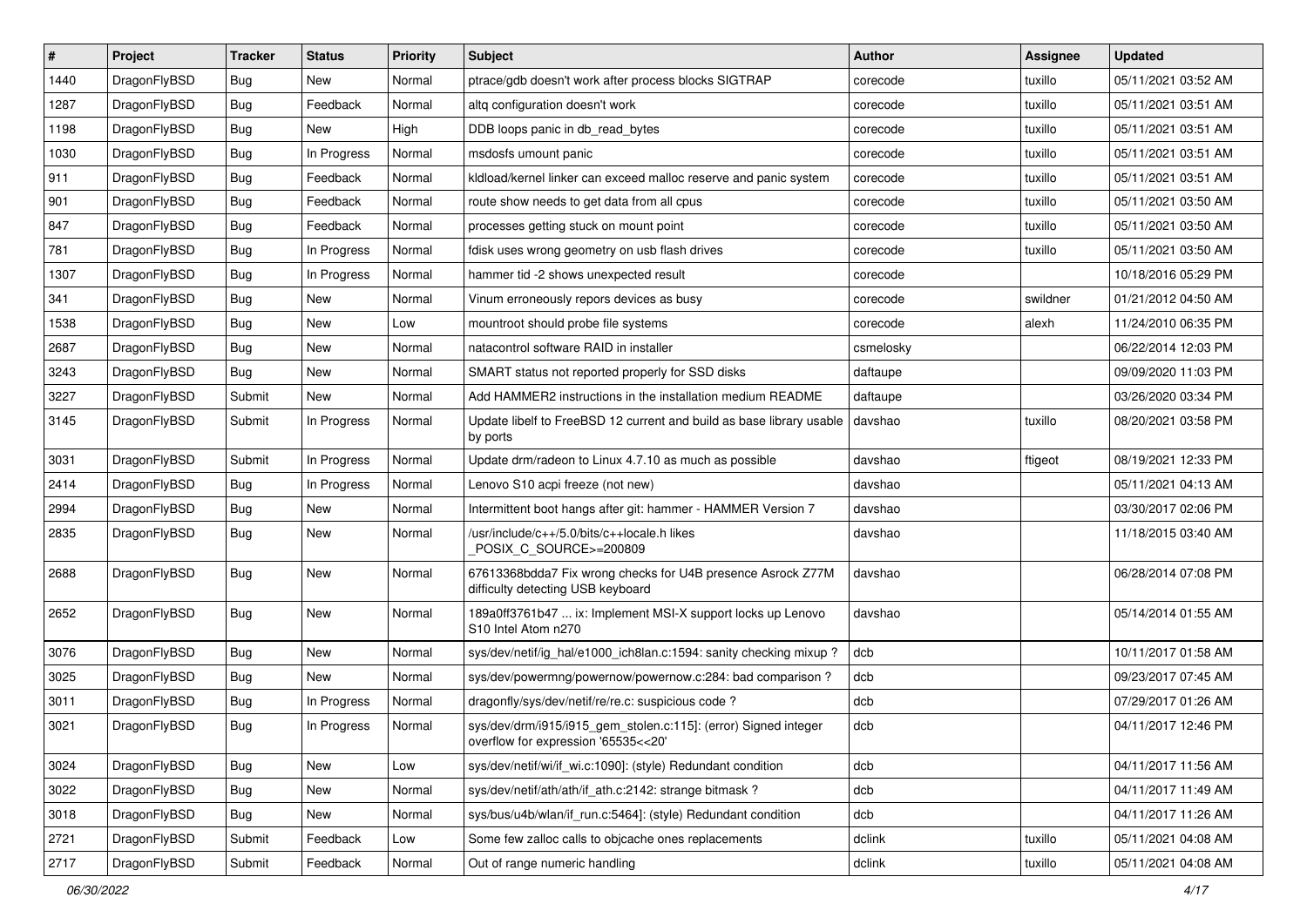| $\vert$ # | Project      | <b>Tracker</b> | <b>Status</b> | <b>Priority</b> | <b>Subject</b>                                                                                                                                            | Author        | <b>Assignee</b> | <b>Updated</b>      |
|-----------|--------------|----------------|---------------|-----------------|-----------------------------------------------------------------------------------------------------------------------------------------------------------|---------------|-----------------|---------------------|
| 2790      | DragonFlyBSD | Submit         | <b>New</b>    | Low             | filedesc softrefs increment code factoring                                                                                                                | dclink        |                 | 02/21/2015 04:00 AM |
| 3154      | DragonFlyBSD | Submit         | <b>New</b>    | Normal          | Update serial handling in bootloader                                                                                                                      | ddegroot      | dillon          | 11/06/2018 11:21 PM |
| 3147      | DragonFlyBSD | Submit         | <b>New</b>    | Normal          | Enable headless installation                                                                                                                              | ddegroot      |                 | 10/09/2018 01:25 PM |
| 2708      | DragonFlyBSD | Bug            | <b>New</b>    | Normal          | unable to send TCP nor UDP on age(4) interface                                                                                                            | dermiste      |                 | 05/11/2021 03:54 AM |
| 1774      | DragonFlyBSD | <b>Bug</b>     | <b>New</b>    | Normal          | New IP header cleanup branch available for testing                                                                                                        | dillon        |                 | 05/15/2022 10:59 AM |
| 1448      | DragonFlyBSD | Bug            | Feedback      | Normal          | panic: assertion: _tp->tt_msg->tt_cpuid == mycpuid in<br>tcp_callout_active tcp_output tcp_usr_send netmsg_pru_send<br>netmsg service tcpmsg service loop | dillon        |                 | 05/11/2021 04:00 AM |
| 1429      | DragonFlyBSD | Bug            | Feedback      | Normal          | vkernel bug - "mfree: m->m_nextpkt != NULL"                                                                                                               | dillon        |                 | 05/11/2021 04:00 AM |
| 1336      | DragonFlyBSD | Bug            | In Progress   | Normal          | Still looking for reports of missed directory entries w/ HAMMER                                                                                           | dillon        |                 | 05/11/2021 04:00 AM |
| 3117      | DragonFlyBSD | <b>Bug</b>     | <b>New</b>    | Normal          | Problem with colours if "intel" video-driver used                                                                                                         | dpostolov     |                 | 01/07/2018 11:35 PM |
| 3116      | DragonFlyBSD | Bug            | <b>New</b>    | Normal          | da0 detects on very big volume if to _remove_ usb install stick and<br>reboot on Intel NUC5PPYH                                                           | dpostolov     |                 | 01/07/2018 09:40 PM |
| 1877      | DragonFlyBSD | Bug            | New           | Normal          | Freeze during 1st hammer cleanup after new install                                                                                                        | elekktretterr |                 | 05/15/2022 11:43 AM |
| 1613      | DragonFlyBSD | Bug            | Feedback      | Normal          | USB Keyboard not working on master                                                                                                                        | elekktretterr |                 | 05/11/2021 04:05 AM |
| 1454      | DragonFlyBSD | Bug            | Feedback      | Normal          | Unable to boot from external USB DVD drive                                                                                                                | elekktretterr |                 | 05/11/2021 04:01 AM |
| 1181      | DragonFlyBSD | <b>Bug</b>     | In Progress   | Normal          | ACX111 panic                                                                                                                                              | elekktretterr |                 | 05/11/2021 04:00 AM |
| 1634      | DragonFlyBSD | <b>Bug</b>     | <b>New</b>    | Normal          | panic: spin_lock: 0xe4ad1320, indefinitive wait!                                                                                                          | elekktretterr |                 | 01/19/2015 03:21 AM |
| 1456      | DragonFlyBSD | <b>Bug</b>     | Feedback      | Normal          | Microsoft wireless desktop problems                                                                                                                       | elekktretterr |                 | 01/15/2015 08:34 AM |
| 1194      | DragonFlyBSD | Bug            | New           | Normal          | SCSI errors while trying to copy photos from my camera                                                                                                    | elekktretterr |                 | 01/14/2015 04:39 PM |
| 1668      | DragonFlyBSD | <b>Bug</b>     | Feedback      | Normal          | Power button not working                                                                                                                                  | elekktretterr |                 | 03/10/2013 06:22 AM |
| 1669      | DragonFlyBSD | <b>Bug</b>     | In Progress   | Normal          | Drive wont open using button                                                                                                                              | elekktretterr |                 | 02/29/2012 12:05 PM |
| 1463      | DragonFlyBSD | <b>Bug</b>     | <b>New</b>    | Normal          | Mountroot before drives are initialized                                                                                                                   | elekktretterr |                 | 12/07/2010 01:30 PM |
| 1831      | DragonFlyBSD | <b>Bug</b>     | Feedback      | High            | HAMMER "malloc limit exceeded" panic                                                                                                                      | eocallaghan   | dillon          | 06/04/2022 04:38 AM |
| 1947      | DragonFlyBSD | <b>Bug</b>     | New           | Low             | GA-880GM-UD2H (rev. 1.3) AHCI fails to detect disks at the end of<br>the RAID controller                                                                  | eocallaghan   |                 | 11/27/2021 08:46 AM |
| 1591      | DragonFlyBSD | Bug            | Feedback      | Normal          | Lenovo X301 hangs with AHCI Driver CMD TIMEOUT<br>STS=d0 <bsy></bsy>                                                                                      | eocallaghan   |                 | 05/11/2021 04:05 AM |
| 1592      | DragonFlyBSD | <b>Bug</b>     | Feedback      | Normal          | AcpiOSUnmapMemory: Warning, deallocation did not track<br>allocation.                                                                                     | eocallaghan   |                 | 06/02/2014 07:45 AM |
| 2254      | DragonFlyBSD | Bug            | New           | Normal          | panic: assertion "ref < &td->td_toks_end" failed in lwkt_gettoken at<br>/usr/src/sys/kern/lwkt_token.c:588                                                | eocallaghan   |                 | 12/05/2011 10:21 PM |
| 2161      | DragonFlyBSD | <b>Bug</b>     | New           | Normal          | Outdated xorg.conf file gets installed into etc and screws up mouse                                                                                       | eocallaghan   |                 | 10/27/2011 01:51 PM |
| 2164      | DragonFlyBSD | Bug            | New           | Normal          | panic on reboot from usb.                                                                                                                                 | eocallaghan   |                 | 10/27/2011 09:29 AM |
| 2158      | DragonFlyBSD | <b>Bug</b>     | New           | Normal          | iwn panics with assertion on boot.                                                                                                                        | eocallaghan   |                 | 10/24/2011 04:13 PM |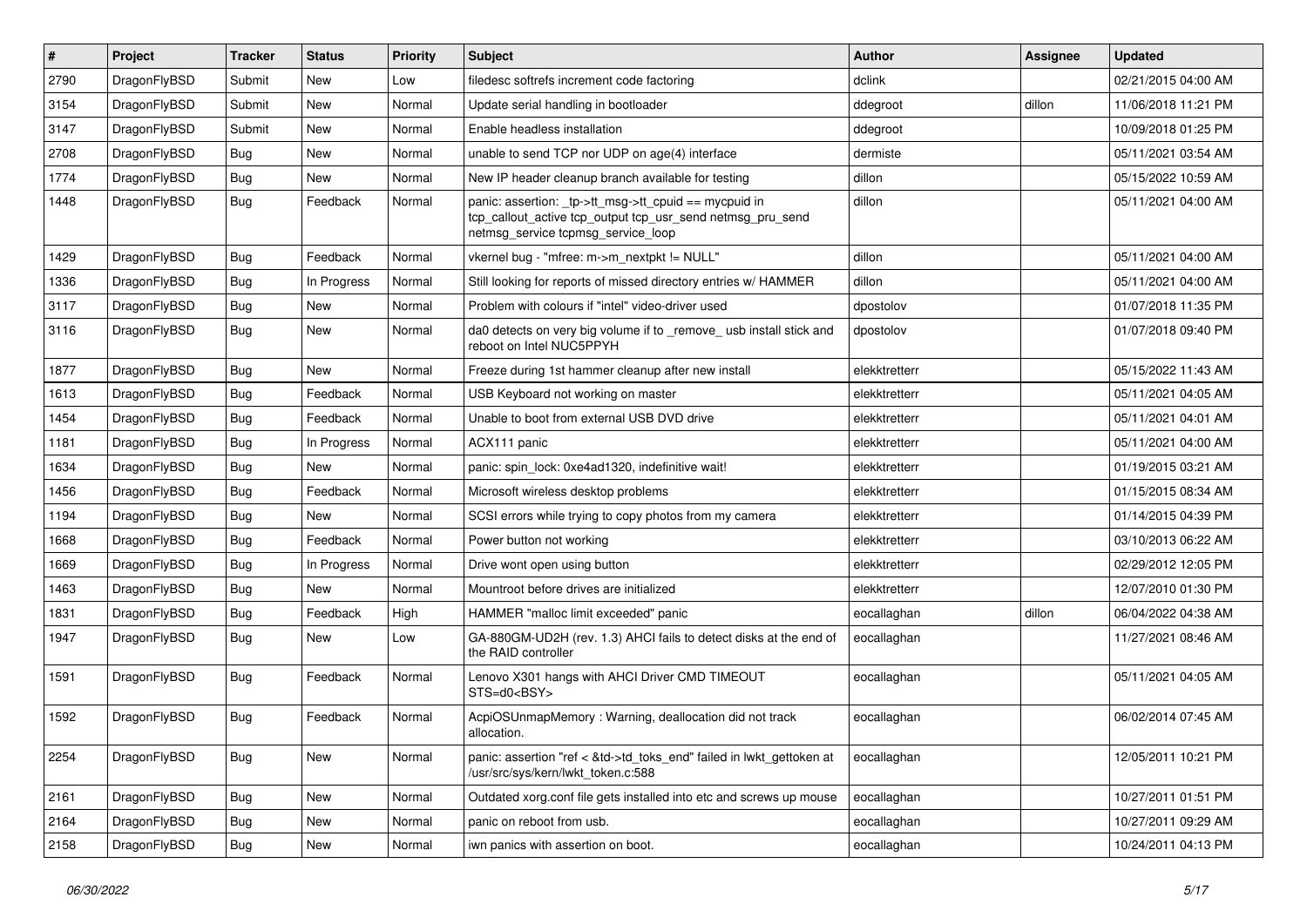| $\pmb{\#}$ | Project      | <b>Tracker</b> | <b>Status</b> | <b>Priority</b> | <b>Subject</b>                                                                          | Author    | <b>Assignee</b> | <b>Updated</b>      |
|------------|--------------|----------------|---------------|-----------------|-----------------------------------------------------------------------------------------|-----------|-----------------|---------------------|
| 2544       | DragonFlyBSD | Bug            | New           | Normal          | live DVD system boot (menu option 1) caused db> prompt on<br>PE1950                     | estrabd   |                 | 05/11/2021 03:54 AM |
| 3276       | DragonFlyBSD | Submit         | New           | Normal          | Add option controlling whether gpt expand expands the last partition<br>(needs testing) | falsifian |                 | 07/10/2021 03:35 AM |
| 2075       | DragonFlyBSD | Bug            | <b>New</b>    | Normal          | pflogd on x86_64                                                                        | fanch     |                 | 05/16/2011 04:04 PM |
| 2657       | DragonFlyBSD | Bug            | New           | High            | Needs acl to migrate our servers                                                        | ferney    |                 | 03/31/2014 11:37 AM |
| 2569       | DragonFlyBSD | Bug            | New           | Normal          | ctime NFS                                                                               | ferney    |                 | 08/11/2013 04:35 AM |
| 1672       | DragonFlyBSD | Bug            | Feedback      | Normal          | panic (trap 12) around btree search() in 2.4.1-RELEASE                                  | floid     |                 | 01/19/2015 03:36 AM |
| 979        | DragonFlyBSD | Bug            | Feedback      | Normal          | Failure-prone USB mass storage (SB600? msdosfs? CAM?)                                   | floid     |                 | 01/15/2015 08:38 AM |
| 846        | DragonFlyBSD | Bug            | Feedback      | Normal          | USB bugs:usb mouse can't used!                                                          | frankning |                 | 01/15/2015 08:36 AM |
| 1899       | DragonFlyBSD | <b>Bug</b>     | New           | Normal          | Keyboard doesn't work                                                                   | fransm    |                 | 05/15/2022 03:32 PM |
| 2122       | DragonFlyBSD | Submit         | <b>New</b>    | Normal          | [Review] Fixes to the VFS layer                                                         | ftigeot   |                 | 05/31/2022 03:25 PM |
| 1818       | DragonFlyBSD | Bug            | New           | Normal          | panic: Bad tailq NEXT (kqueue issue ?)                                                  | ftigeot   |                 | 05/15/2022 11:40 AM |
| 1826       | DragonFlyBSD | <b>Bug</b>     | <b>New</b>    | Normal          | panic during boot: assertion so->so_port  in tcp_input                                  | ftigeot   |                 | 05/15/2022 11:05 AM |
| 1593       | DragonFlyBSD | Bug            | Feedback      | Normal          | panic: assertion: ccb == ap->ap_err_ccb in ahci_put_err_ccb                             | ftigeot   | ftigeot         | 05/15/2022 05:09 AM |
| 2674       | DragonFlyBSD | Bug            | New           | Normal          | <b>GPT Support</b>                                                                      | ftigeot   |                 | 12/28/2015 02:54 PM |
| 2819       | DragonFlyBSD | <b>Bug</b>     | In Progress   | Normal          | Random micro system freezes after a week of uptime                                      | ftigeot   | dillon          | 08/16/2015 08:46 PM |
| 2803       | DragonFlyBSD | Bug            | <b>New</b>    | Normal          | HAMMER: Warning: UNDO area too small!                                                   | ftigeot   |                 | 03/11/2015 03:42 PM |
| 2416       | DragonFlyBSD | <b>Bug</b>     | New           | Normal          | ".' entry can be removed on mounted nfs filesystem                                      | ftigeot   | tuxillo         | 06/03/2014 04:40 AM |
| 2619       | DragonFlyBSD | Bug            | New           | Normal          | DragonFly 3.6 can't be installed on a 6TB volume                                        | ftigeot   |                 | 02/23/2014 11:55 PM |
| 2535       | DragonFlyBSD | Bug            | New           | Normal          | Imap processes apparentlt blocked on disk I/O                                           | ftigeot   |                 | 04/02/2013 09:31 AM |
| 2403       | DragonFlyBSD | <b>Bug</b>     | New           | Low             | newfs -E doesn't handle /dev/serno device names properly                                | ftigeot   |                 | 08/17/2012 05:07 AM |
| 2051       | DragonFlyBSD | Bug            | <b>New</b>    | Normal          | No ipv6 lan route entry created on 2.10                                                 | ftigeot   |                 | 04/21/2011 10:37 AM |
| 2037       | DragonFlyBSD | <b>Bug</b>     | Feedback      | Normal          | Panic Bad link elm while building packages                                              | ftigeot   | dillon          | 04/21/2011 07:20 AM |
| 1923       | DragonFlyBSD | Bug            | New           | Normal          | Abysmal NFS performance with IPv6                                                       | ftigeot   |                 | 12/05/2010 09:34 PM |
| 2577       | DragonFlyBSD | Bug            | New           | Normal          | virtio-blk iops performance is cpu limited on high end devices                          | gjs278    | vsrinivas       | 08/01/2013 02:28 PM |
| 3165       | DragonFlyBSD | Bug            | <b>New</b>    | Normal          | Looping at boot time                                                                    | gop       |                 | 12/28/2018 01:04 PM |
| 2095       | DragonFlyBSD | Bug            | <b>New</b>    | Low             | Running installer post-install: Unsupported DFUI transport "                            | greenrd   |                 | 06/26/2011 09:20 AM |
| 2094       | DragonFlyBSD | Bug            | New           | Normal          | Segfault when gdb printing backtrace from core dump                                     | greenrd   |                 | 06/25/2011 04:14 PM |
| 1486       | DragonFlyBSD | <b>Bug</b>     | Feedback      | Normal          | Interrupt storm related to SATA DVD device                                              | hasso     |                 | 05/11/2021 04:01 AM |
| 1428       | DragonFlyBSD | <b>Bug</b>     | Feedback      | Low             | POSIX.1e implementation is too old                                                      | hasso     | tuxillo         | 05/11/2021 04:00 AM |
| 1411       | DragonFlyBSD | Bug            | Feedback      | Normal          | Burning doesn't work with ahci(4)                                                       | hasso     | dillon          | 05/11/2021 04:00 AM |
| 1313       | DragonFlyBSD | <b>Bug</b>     | New           | Low             | Signal code in kernel needs major overhaul (signal queues,<br>si_code, si_addr)         | hasso     |                 | 05/11/2021 04:00 AM |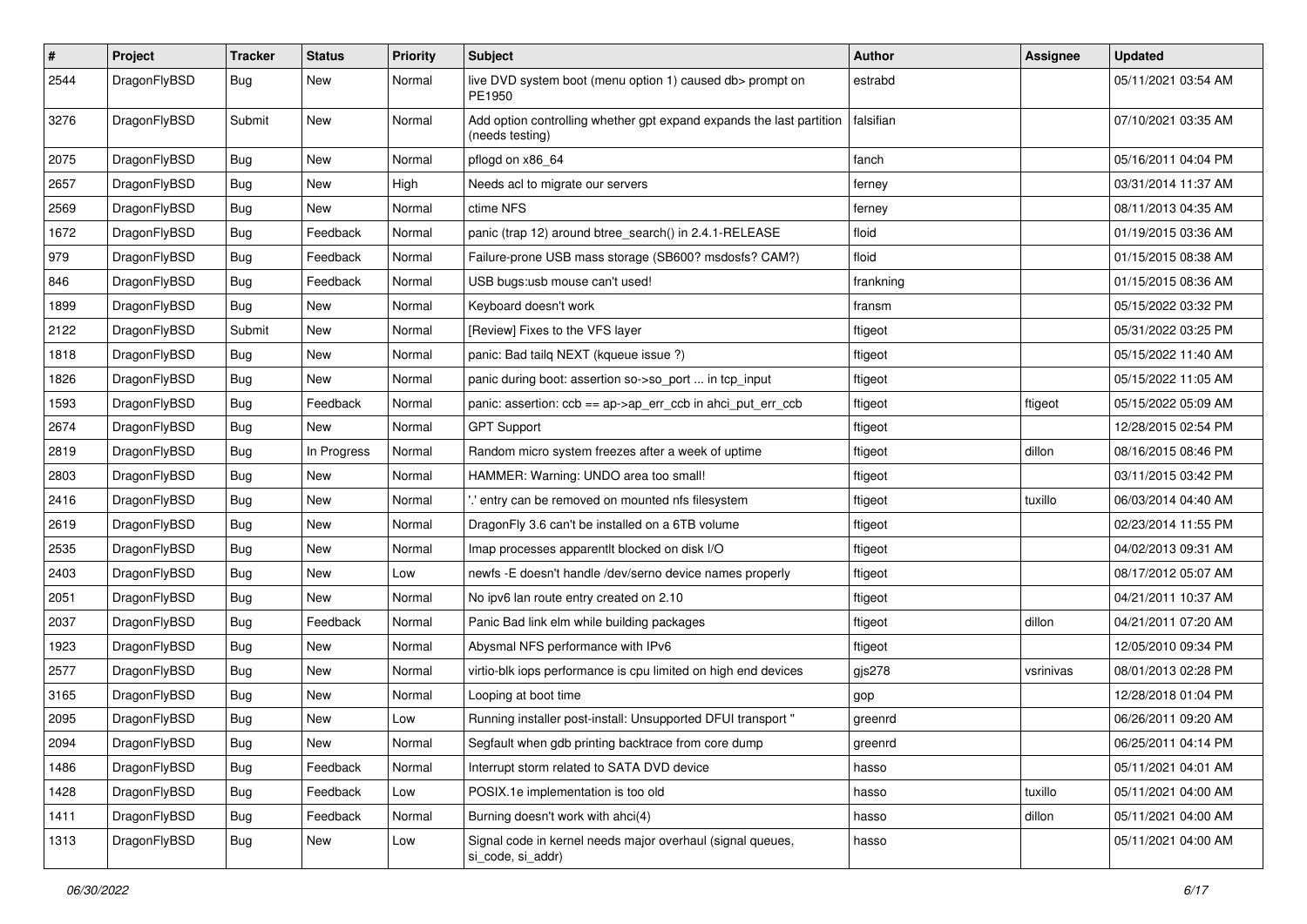| $\#$ | Project      | <b>Tracker</b> | <b>Status</b> | <b>Priority</b> | Subject                                                                                    | Author          | Assignee  | <b>Updated</b>      |
|------|--------------|----------------|---------------|-----------------|--------------------------------------------------------------------------------------------|-----------------|-----------|---------------------|
| 884  | DragonFlyBSD | <b>Bug</b>     | In Progress   | High            | Performance/memory problems under filesystem IO load                                       | hasso           |           | 05/11/2021 03:50 AM |
| 1502 | DragonFlyBSD | <b>Bug</b>     | In Progress   | Normal          | Lock while deleting files from nohistory HAMMER directories                                | hasso           |           | 03/10/2013 04:28 AM |
| 1563 | DragonFlyBSD | <b>Bug</b>     | Feedback      | Normal          | reset(1) doesn't reset terminal to the defaults                                            | hasso           |           | 03/10/2013 04:17 AM |
| 1525 | DragonFlyBSD | <b>Bug</b>     | New           | Normal          | boehm-gc problems                                                                          | hasso           |           | 10/13/2012 07:13 PM |
| 1532 | DragonFlyBSD | <b>Bug</b>     | <b>New</b>    | Low             | jemalloc doesn't work on DragonFly                                                         | hasso           | sjg       | 08/02/2011 01:14 AM |
| 1430 | DragonFlyBSD | <b>Bug</b>     | New           | Normal          | Buggy w(1)?                                                                                | hasso           | alexh     | 11/24/2010 08:09 AM |
| 1982 | DragonFlyBSD | <b>Bug</b>     | New           | Low             | There is no linuxulator on x86-64                                                          | herrgard        |           | 05/31/2022 02:25 PM |
| 2680 | DragonFlyBSD | <b>Bug</b>     | <b>New</b>    | Low             | boot0cfg update makes box unbootable                                                       | herrgard        |           | 06/10/2014 06:02 AM |
| 2045 | DragonFlyBSD | <b>Bug</b>     | New           | Normal          | ral(4): Fatal trap 12: page fault while in kernel mode (two panics)                        | herrgard        |           | 11/03/2011 05:34 PM |
| 2125 | DragonFlyBSD | <b>Bug</b>     | <b>New</b>    | Normal          | Weird garbage in dmesg                                                                     | herrgard        |           | 08/30/2011 08:04 PM |
| 3201 | DragonFlyBSD | Submit         | New           | Normal          | Fixes make search display                                                                  | htse            |           | 08/20/2021 04:02 PM |
| 3206 | DragonFlyBSD | Submit         | New           | Normal          | update psm/kbd to FreeBSD 12.0 code                                                        | htse            |           | 10/05/2019 03:49 PM |
| 3189 | DragonFlyBSD | Bug            | New           | Normal          | Allow DragonFly Mail Agent to accept an alternate config via<br>command line switch        | iang            |           | 08/16/2021 12:42 AM |
| 3029 | DragonFlyBSD | <b>Bug</b>     | New           | Normal          | Running DflyBSD 4.8 on FreeBSD bhyve as a guest                                            | iron            |           | 05/13/2022 04:33 AM |
| 2746 | DragonFlyBSD | <b>Bug</b>     | <b>New</b>    | Normal          | some fraction of xterms started from the xmonad window manager<br>get killed with SIGALRM  | isenmann        | profmakx  | 12/28/2014 02:51 AM |
| 2604 | DragonFlyBSD | <b>Bug</b>     | <b>New</b>    | Normal          | dell laptop does not boot with LATEST                                                      | isenmann        |           | 11/20/2013 02:07 AM |
| 2825 | DragonFlyBSD | <b>Bug</b>     | New           | High            | 3x dhclient = hanging system (objcache exhausted)                                          | jaccovonb       | sepherosa | 05/11/2021 03:55 AM |
| 3134 | DragonFlyBSD | <b>Bug</b>     | New           | Normal          | RFC 3021 (/31 networks) appear to be unsupported                                           | jailbird        |           | 05/16/2018 11:03 PM |
| 2353 | DragonFlyBSD | <b>Bug</b>     | In Progress   | Normal          | panic: assertion "gd->gd_spinlocks_wr == 0" failed in<br>bsd4_schedulerclock               | jaydg           | alexh     | 11/28/2012 01:57 AM |
| 2369 | DragonFlyBSD | Bug            | New           | Normal          | panic: Bad link elm 0xffffffe07edf6068 next->prev != elm                                   | jaydg           |           | 08/15/2012 03:04 AM |
| 2308 | DragonFlyBSD | Bug            | New           | Normal          | System freeze when unloading snd_hda                                                       | jaydg           |           | 02/19/2012 07:15 AM |
| 2731 | DragonFlyBSD | Bug            | In Progress   | Normal          | Screen full of random colors when starting Xorg with Intel Haswell<br>HD Graphics P4600    | jkatzmaier      |           | 11/12/2014 04:08 PM |
| 3089 | DragonFlyBSD | Bug            | In Progress   | Normal          | vtnet(4) - disable TCP checksum offload by default                                         | jlane           | vadaszi   | 05/11/2021 04:14 AM |
| 2890 | DragonFlyBSD | Bug            | New           | Normal          | not able to boot usb installer on Toshiba Chromebook 2                                     | johnnywhishbone |           | 02/22/2016 03:42 AM |
| 2391 | DragonFlyBSD | Bug            | In Progress   | Normal          | System lock with ahci and acpi enabled on ATI RS690 chipset with<br>SMB600 sata controller | jorisgio        | vadaszi   | 06/03/2015 03:51 PM |
| 2712 | DragonFlyBSD | Bug            | New           | Normal          | connect(2) returns EINVAL when retrying after ECONNREFUSED                                 | jorisgio        |           | 08/14/2014 05:31 PM |
| 2013 | DragonFlyBSD | <b>Bug</b>     | In Progress   | Normal          | oversized DMA request loop                                                                 | josepht         |           | 05/11/2021 04:06 AM |
| 1745 | DragonFlyBSD | <b>Bug</b>     | Feedback      | Normal          | kmalloc panic                                                                              | josepht         |           | 05/11/2021 04:05 AM |
| 1330 | DragonFlyBSD | <b>Bug</b>     | Feedback      | Normal          | Hammer, usb disk, SYNCHRONIZE CACHE failure                                                | josepht         |           | 06/02/2014 04:56 AM |
| 2568 | DragonFlyBSD | <b>Bug</b>     | New           | Normal          | AHCI panic                                                                                 | josepht         |           | 06/07/2013 05:52 PM |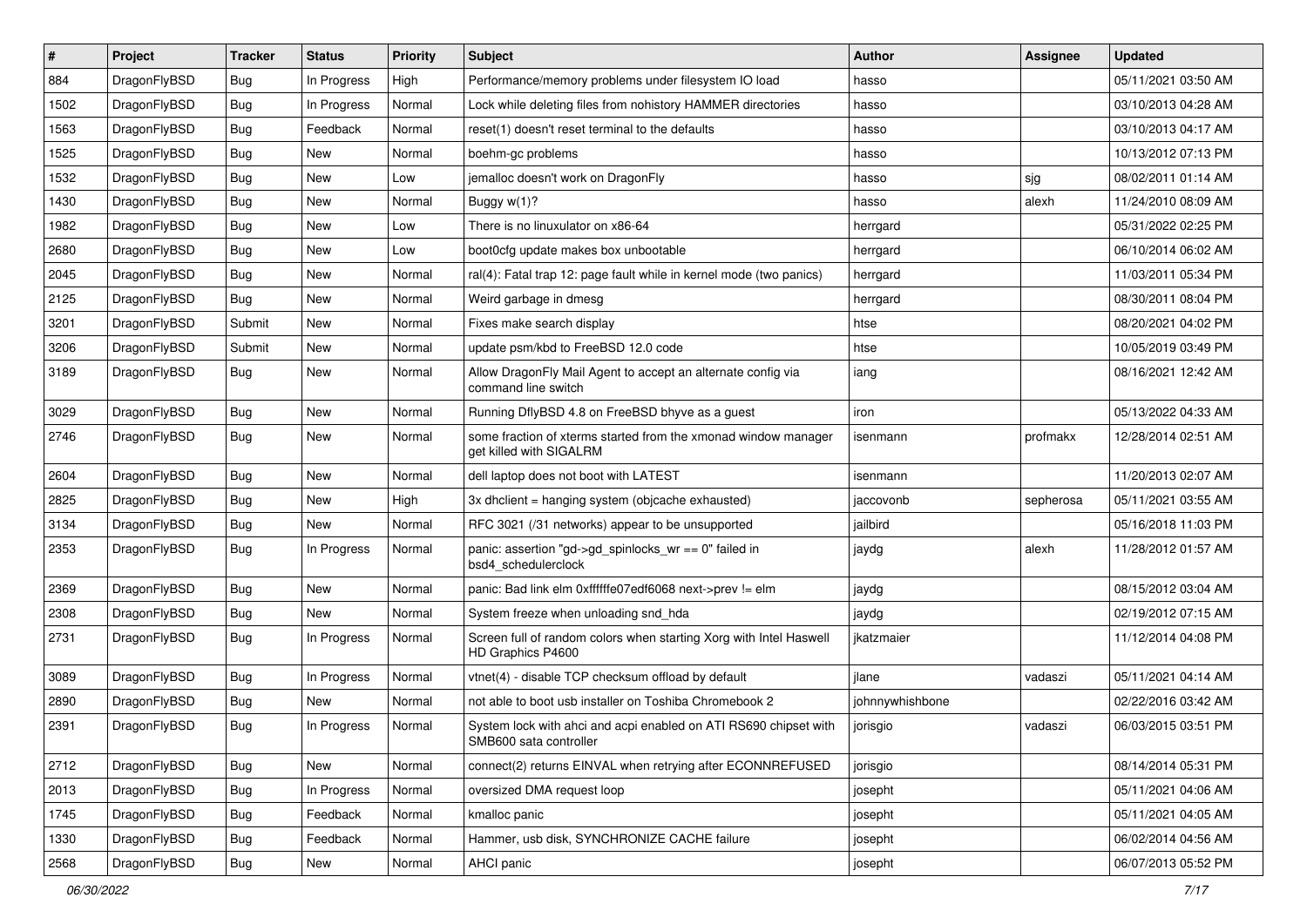| $\sharp$ | Project      | <b>Tracker</b> | <b>Status</b> | <b>Priority</b> | Subject                                                                                                    | <b>Author</b> | Assignee  | <b>Updated</b>      |
|----------|--------------|----------------|---------------|-----------------|------------------------------------------------------------------------------------------------------------|---------------|-----------|---------------------|
| 1717     | DragonFlyBSD | Bug            | Feedback      | Normal          | HAMMER panic in hammer_cursor_down()                                                                       | josepht1      |           | 05/11/2021 04:05 AM |
| 2245     | DragonFlyBSD | <b>Bug</b>     | New           | Normal          | panic: assertion "ref < &td->td_toks_end" failed in lwkt_gettoken at<br>/usr/src/sys/kern/lwkt token.c:588 | juanfra684    |           | 11/22/2011 07:41 PM |
| 2153     | DragonFlyBSD | Bug            | New           | Normal          | Too many unuseful warnings at boot                                                                         | juanfra684    |           | 10/18/2011 10:16 PM |
| 3228     | DragonFlyBSD | Bug            | New           | Low             | pfi kif unref: state refcount $\leq$ 0 in dmesg                                                            | justin        |           | 03/05/2021 06:39 AM |
| 385      | DragonFlyBSD | Bug            | Feedback      | Low             | Mail archive address removal                                                                               | justin        | justin    | 03/09/2013 11:24 AM |
| 2444     | DragonFlyBSD | <b>Bug</b>     | New           | Normal          | Crash during Hammer overnight cleanup                                                                      | justin        |           | 11/04/2012 07:58 AM |
| 2090     | DragonFlyBSD | <b>Bug</b>     | Feedback      | Normal          | snd_hda does not support headphone automute                                                                | justin        |           | 03/29/2012 08:03 PM |
| 2645     | DragonFlyBSD | <b>Bug</b>     | New           | Normal          | panic with dsched fq and ioprio                                                                            | jyoung15      |           | 02/20/2014 07:29 AM |
| 1727     | DragonFlyBSD | Bug            | Feedback      | Normal          | CD boot panic (2.6.1) (usb?)                                                                               | kiril         |           | 05/15/2022 05:10 AM |
| 2529     | DragonFlyBSD | <b>Bug</b>     | New           | Low             | Sundance network adapter is not detected and attached                                                      | kworr         |           | 03/25/2013 02:29 AM |
| 2288     | DragonFlyBSD | Bug            | Feedback      | Normal          | Random IO performance loss introduced since January 1st                                                    | lentferj      |           | 01/23/2013 04:21 PM |
| 2421     | DragonFlyBSD | <b>Bug</b>     | New           | High            | Kernel panic: vm fault: page 0xc0f70000 not busy!                                                          | lentferj      |           | 10/03/2012 08:16 AM |
| 1939     | DragonFlyBSD | <b>Bug</b>     | New           | Normal          | Panic on nightly build and stress test box                                                                 | lentferj      |           | 12/18/2010 08:41 AM |
| 1916     | DragonFlyBSD | Bug            | New           | Normal          | Constant crashes on x86_64 with UFS                                                                        | lentferj      |           | 11/21/2010 07:40 PM |
| 2892     | DragonFlyBSD | Bug            | New           | Normal          | swap_pager:indefinite wait bufferf error                                                                   | lhmwzy        |           | 02/21/2016 10:32 PM |
| 3028     | DragonFlyBSD | Bug            | In Progress   | Normal          | installer: confusion of set/get disk encryption passphrase dialogs                                         | liweitianux   | tuxillo   | 06/03/2022 05:13 PM |
| 3310     | DragonFlyBSD | Bug            | In Progress   | Normal          | NVMM+QEMU fail to boot with UEFI: Mem Assist Failed<br>[gpa=0xfffffff0]                                    | liweitianux   |           | 01/11/2022 03:22 PM |
| 2917     | DragonFlyBSD | Bug            | New           | Normal          | da8: reading primary partition table: error accessing offset<br>000000000000 for 512                       | liweitianux   |           | 05/11/2021 08:43 PM |
| 2565     | DragonFlyBSD | Bug            | New           | Normal          | "ifconfig ix0 up" panic                                                                                    | Itpig402a     |           | 06/03/2013 05:46 AM |
| 2434     | DragonFlyBSD | Bug            | New           | Normal          | BTX Halted - Boot fails on USB/GUI                                                                         | lucmv         |           | 10/17/2012 08:12 PM |
| 2808     | DragonFlyBSD | Bug            | New           | Normal          | X freeze by switching between X and VT - results in black screen                                           | lukesky333    |           | 05/11/2021 03:55 AM |
| 2531     | DragonFlyBSD | Bug            | New           | Normal          | camcontrol fails to disable APM                                                                            | m.lombardi85  |           | 03/23/2013 12:28 PM |
| 2370     | DragonFlyBSD | Bug            | New           | Normal          | panic: ffs_valloc: dup alloc                                                                               | marino        | vsrinivas | 02/01/2013 09:28 AM |
| 2167     | DragonFlyBSD | Bug            | <b>New</b>    | Normal          | shutdown/reboot fails after uptime msg                                                                     | marino        |           | 11/28/2011 03:01 AM |
| 2092     | DragonFlyBSD | Bug            | New           | Normal          | Panic: Bad link elm 0x next->prev != elm                                                                   | masterblaster | dillon    | 12/04/2011 12:49 PM |
| 3035     | DragonFlyBSD | i Bug          | New           | Normal          | panic: assertion "cpu >= 0 && cpu < ncpus" failed in netisr_cpuport<br>at /usr/src/sys/net/netisr2.h:87    | masu          |           | 05/11/2017 01:24 AM |
| 2809     | DragonFlyBSD | <b>Bug</b>     | New           | Normal          | hammer mirror-stream                                                                                       | masu          |           | 04/10/2015 12:33 AM |
| 1860     | DragonFlyBSD | <b>Bug</b>     | Feedback      | Normal          | Panic while creating UFS fs on vn(4) for initrd                                                            | matthias      |           | 02/29/2012 07:16 AM |
| 2067     | DragonFlyBSD | <b>Bug</b>     | <b>New</b>    | Normal          | sound/pcm: "play interrupt timeout, channel dead"                                                          | matthiasr     |           | 05/11/2021 03:55 AM |
| 2598     | DragonFlyBSD | <b>Bug</b>     | New           | Normal          | i386 via USB Booting                                                                                       | mbzadegan     |           | 10/21/2013 02:28 AM |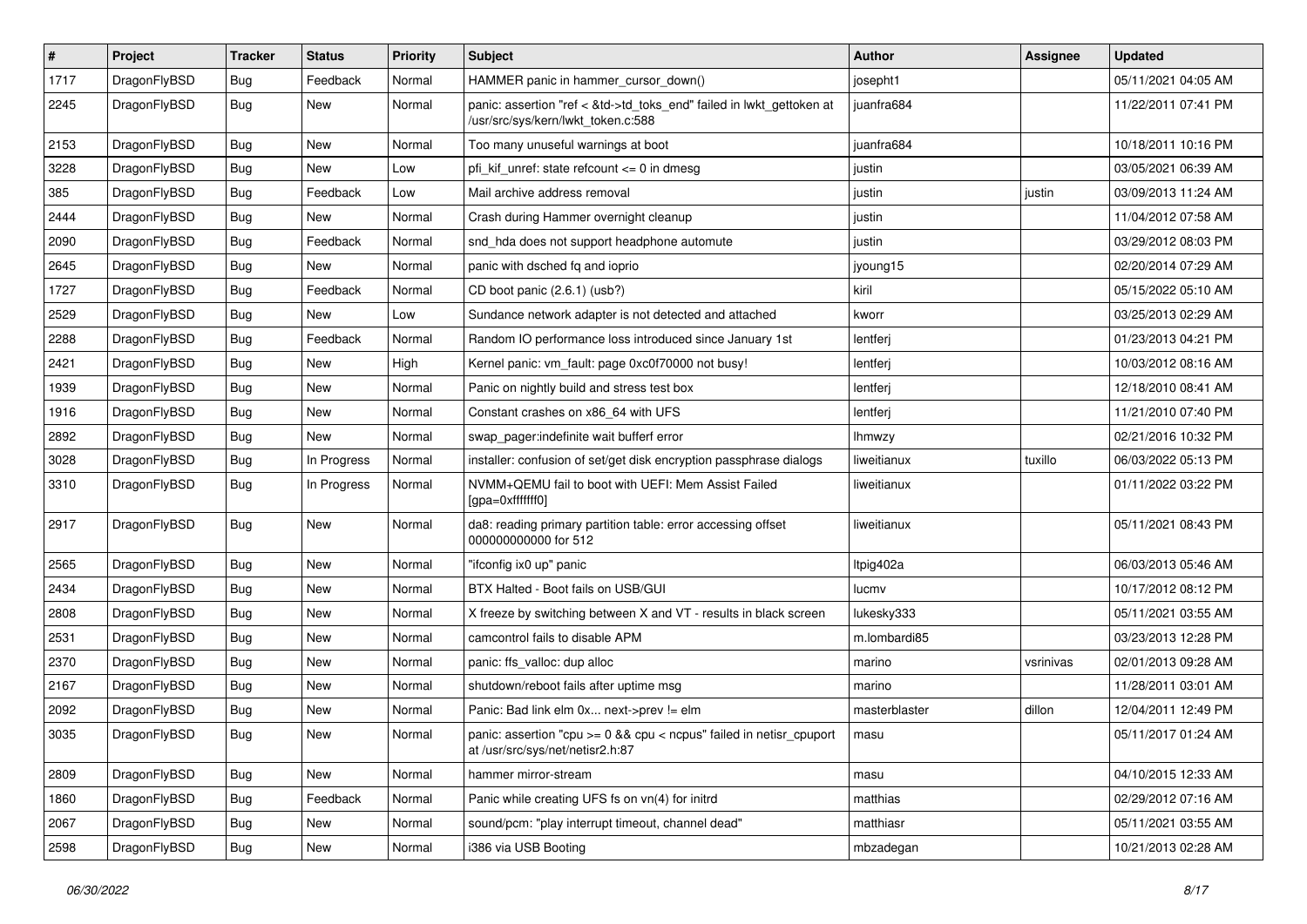| #    | Project      | <b>Tracker</b> | <b>Status</b> | <b>Priority</b> | Subject                                                                                                            | <b>Author</b>          | Assignee  | <b>Updated</b>      |
|------|--------------|----------------|---------------|-----------------|--------------------------------------------------------------------------------------------------------------------|------------------------|-----------|---------------------|
| 2644 | DragonFlyBSD | Bug            | Feedback      | Normal          | 3.6.0-REL trap 9 on boot                                                                                           | memmerto               |           | 11/27/2021 08:08 AM |
| 1293 | DragonFlyBSD | Bug            | <b>New</b>    | Normal          | 2.2.1-REL Installer Request                                                                                        | mk                     | tuxillo   | 05/11/2021 04:00 AM |
| 3317 | DragonFlyBSD | Bug            | In Progress   | Normal          | Network vtnet0 not working on Hetzner cloud                                                                        | mneumann               |           | 06/18/2022 03:55 AM |
| 3235 | DragonFlyBSD | Bug            | New           | Normal          | Kernel panic in devfs_vnops.c                                                                                      | mneumann               |           | 04/28/2020 07:00 AM |
| 3222 | DragonFlyBSD | Bug            | <b>New</b>    | Normal          | gcc - undefined reference to '__atomic_load' (missing libatomic?)                                                  | mneumann               |           | 02/08/2020 02:45 AM |
| 3111 | DragonFlyBSD | Bug            | In Progress   | High            | Mouse lags every second heavily under X11                                                                          | mneumann               |           | 12/12/2017 09:46 PM |
| 2972 | DragonFlyBSD | Bug            | New           | Normal          | ipfw3 "deny to me" does not work correctly                                                                         | mneumann               |           | 12/27/2016 12:11 PM |
| 2881 | DragonFlyBSD | <b>Bug</b>     | <b>New</b>    | Normal          | Pulseaudio hangs/resets system when starting X11                                                                   | mneumann               |           | 01/09/2016 03:08 AM |
| 2788 | DragonFlyBSD | <b>Bug</b>     | New           | Normal          | ioctl GSLICEINFO: Not working for vnode slice                                                                      | mneumann               |           | 02/12/2015 07:49 AM |
| 3218 | DragonFlyBSD | Bug            | New           | Normal          | Kernel panics are not sent to comconsole when booted over EFI                                                      | mqudsi                 |           | 12/02/2019 08:52 PM |
| 168  | DragonFlyBSD | <b>Bug</b>     | In Progress   | Normal          | Livelocked limit engaged while trying to setup IPW wireless                                                        | mschacht               | sepherosa | 05/11/2021 04:05 AM |
| 1144 | DragonFlyBSD | <b>Bug</b>     | Feedback      | Normal          | Incorrect clock under KVM                                                                                          | msylvan                |           | 03/09/2013 01:17 PM |
| 679  | DragonFlyBSD | <b>Bug</b>     | New           | Low             | Netgraph backward compatibility for old *LEN constants                                                             | nant                   | nant      | 02/18/2014 05:45 AM |
| 2104 | DragonFlyBSD | <b>Bug</b>     | New           | Normal          | network configuration seg. fault on install CD                                                                     | navratil               |           | 07/26/2011 07:55 AM |
| 2958 | DragonFlyBSD | Bug            | Feedback      | Normal          | Hammer FS dies during pruning after massive write load                                                             | neilb                  |           | 10/11/2016 04:20 AM |
| 2957 | DragonFlyBSD | <b>Bug</b>     | Feedback      | Normal          | swapoff -a followed by swapon -a doesn't give your swap back                                                       | neilb                  |           | 10/09/2016 04:17 AM |
| 2098 | DragonFlyBSD | Submit         | New           | Normal          | [PATCH] correct ath man page example<br>(/usr/src/share/man/man4/ath.4)                                            | nobody                 |           | 11/15/2011 12:27 AM |
| 3215 | DragonFlyBSD | Bug            | New           | Normal          | Hang in tcdrain(3) after write(3)                                                                                  | noloader               |           | 11/25/2019 03:08 PM |
| 1193 | DragonFlyBSD | <b>Bug</b>     | New           | Normal          | kernel doesn't recognize cdrom drive                                                                               | nonsolosoft            |           | 01/25/2014 09:11 PM |
| 2622 | DragonFlyBSD | <b>Bug</b>     | New           | Normal          | VAIO FIT15E fn keys support                                                                                        | nonsolosoft            |           | 12/31/2013 01:31 AM |
| 2621 | DragonFlyBSD | <b>Bug</b>     | <b>New</b>    | Normal          | core dump using cdrom                                                                                              | nonsolosoft            |           | 12/27/2013 12:43 AM |
| 2182 | DragonFlyBSD | Bug            | New           | Normal          | if_msk PHY FIFO underrun/overflow                                                                                  | nonsolosoft            |           | 09/03/2012 06:39 AM |
| 2412 | DragonFlyBSD | Bug            | New           | Normal          | wlan0 fails to get address via dhclient                                                                            | nonsolosoft            |           | 08/30/2012 05:55 AM |
| 3052 | DragonFlyBSD | <b>Bug</b>     | New           | Normal          | panic DragonFly v4.8.1-RELEASE by mounting a malformed NTFS<br>image [64.000]                                      | open.source@ribose.com |           | 08/14/2017 03:22 AM |
| 3051 | DragonFlyBSD | Bug            | New           | Normal          | panic DragonFly v4.8.1-RELEASE by mounting a malformed NTFS<br>image [12.000]                                      | open.source@ribose.com |           | 08/14/2017 03:20 AM |
| 3049 | DragonFlyBSD | Bug            | New           | Normal          | panic DragonFly v4.8.1-RELEASE by mounting a malformed<br>msdosfs image [12.128]                                   | open.source@ribose.com |           | 08/14/2017 02:53 AM |
| 2802 | DragonFlyBSD | <b>Bug</b>     | New           | Normal          | USB Wifi urtwn0 crash from cd boot                                                                                 | opvalues               |           | 03/10/2015 01:07 AM |
| 2799 | DragonFlyBSD | <b>Bug</b>     | New           | Normal          | Fatal trap 12 caused by moused(8) -p /dev/cual0                                                                    | opvalues               |           | 03/04/2015 11:01 PM |
| 3152 | DragonFlyBSD | <b>Bug</b>     | Feedback      | Normal          | Console's size in ttyv0 and single user mode is sticking to 80x25,<br>while ttyv1 can make use of the whole screen | overtime               |           | 02/24/2019 01:08 AM |
| 3107 | DragonFlyBSD | Bug            | New           | Low             | ACPI interrupt storm when loading i915 on Lenovo T460                                                              | oyvinht                |           | 07/15/2020 07:01 AM |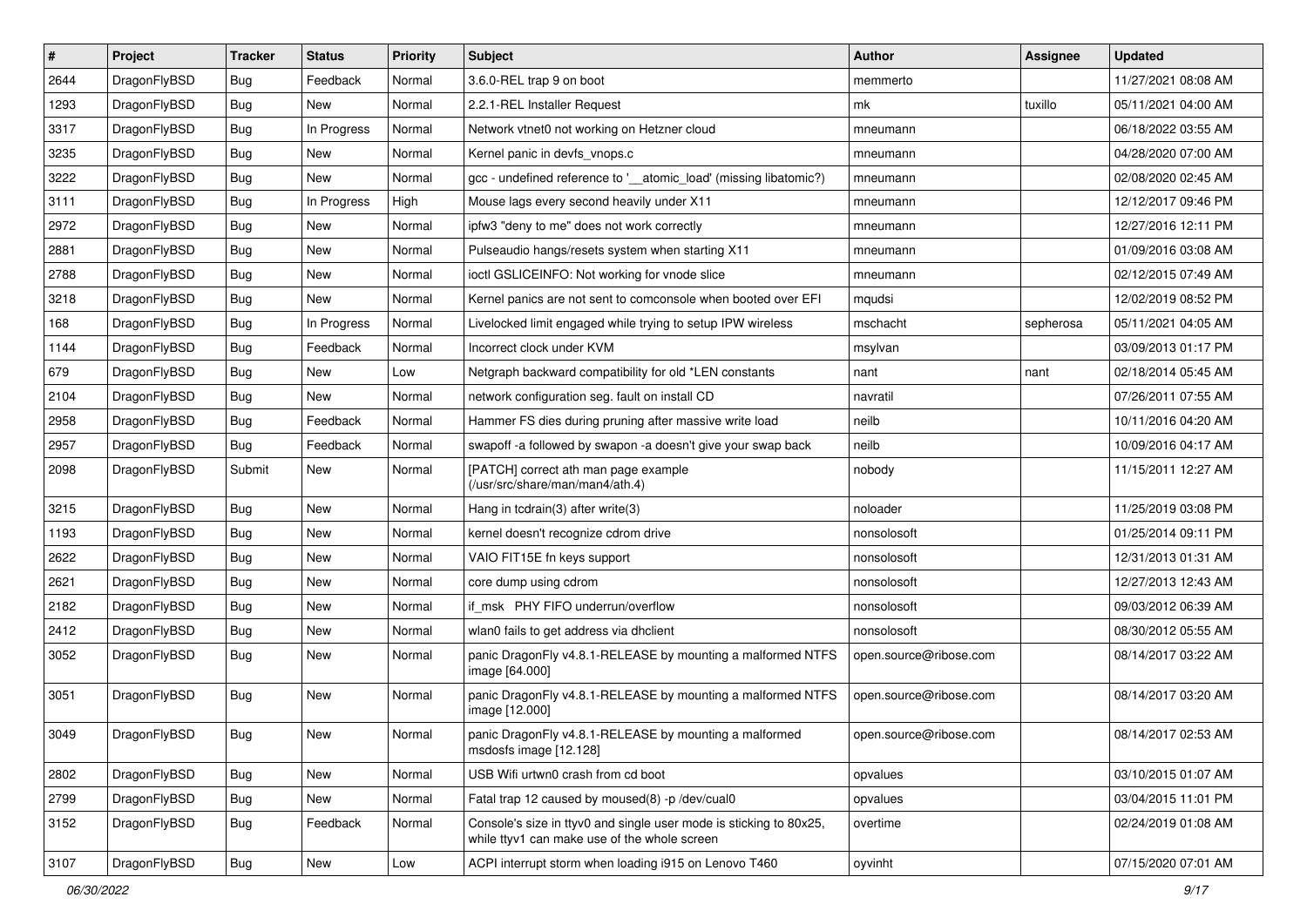| $\pmb{\#}$ | Project      | <b>Tracker</b> | <b>Status</b> | <b>Priority</b> | Subject                                                                                                        | <b>Author</b> | Assignee | <b>Updated</b>      |
|------------|--------------|----------------|---------------|-----------------|----------------------------------------------------------------------------------------------------------------|---------------|----------|---------------------|
| 2874       | DragonFlyBSD | Bug            | New           | Normal          | make world DESTDIR=/emptydir fails                                                                             | pascii        |          | 12/25/2015 07:04 AM |
| 2117       | DragonFlyBSD | Bug            | <b>New</b>    | High            | ACPI and/or bce(4) problem with 2.11.0.673.g0d557 on HP DL380<br>G6                                            | pauska        |          | 08/22/2011 10:15 AM |
| 1769       | DragonFlyBSD | Bug            | New           | Normal          | panic: assertion: tp->tt_msg->tt_cpuid == mycpuid in<br>tcp callout active                                     | pavalos       | sjg      | 05/15/2022 11:07 AM |
| 2898       | DragonFlyBSD | <b>Bug</b>     | <b>New</b>    | Normal          | <b>HAMMER</b> panic                                                                                            | pavalos       |          | 11/03/2018 07:05 AM |
| 2526       | DragonFlyBSD | <b>Bug</b>     | New           | Normal          | hammer cleanup doesn't run on first day of DST                                                                 | pavalos       |          | 10/18/2016 05:28 PM |
| 2248       | DragonFlyBSD | <b>Bug</b>     | <b>New</b>    | Normal          | sysctl panic                                                                                                   | pavalos       |          | 11/23/2011 06:23 PM |
| 2199       | DragonFlyBSD | <b>Bug</b>     | New           | Normal          | screen segfaults if utmpx isn't present                                                                        | pavalos       |          | 11/15/2011 10:52 PM |
| 2099       | DragonFlyBSD | Bug            | <b>New</b>    | Normal          | page fault panic in vm system                                                                                  | pavalos       |          | 07/10/2011 08:51 AM |
| 2048       | DragonFlyBSD | <b>Bug</b>     | New           | Normal          | panic: ffs_sync: rofs mod                                                                                      | pavalos       |          | 04/12/2011 05:45 AM |
| 2008       | DragonFlyBSD | Bug            | New           | Normal          | lwkt_setcpu_remote: td->td_flags 00800621 console flood                                                        | pavalos       |          | 03/06/2011 09:37 PM |
| 1969       | DragonFlyBSD | <b>Bug</b>     | <b>New</b>    | Normal          | pf-related network problem                                                                                     | pavalos       | lentferj | 02/01/2011 06:57 PM |
| 1949       | DragonFlyBSD | <b>Bug</b>     | New           | Normal          | iwn panic                                                                                                      | pavalos       |          | 01/30/2011 03:21 AM |
| 1946       | DragonFlyBSD | Bug            | <b>New</b>    | Normal          | ieee80211 panic                                                                                                | pavalos       | josepht  | 01/27/2011 06:00 PM |
| 599        | DragonFlyBSD | <b>Bug</b>     | New           | Urgent          | 1.9.0 reproducable panic                                                                                       | pavalos       |          | 12/22/2010 01:08 AM |
| 3226       | DragonFlyBSD | Bug            | <b>New</b>    | Normal          | Xorg freezes in vm: thread stuck in "objtrm1"                                                                  | peeter        |          | 04/08/2020 02:10 AM |
| 2970       | DragonFlyBSD | Bug            | New           | Normal          | kernel 4.7: "Is -I" causes panic on UDF filesystem: "bgetvp -<br>overlapping buffer"                           | peeter        |          | 12/21/2016 02:46 AM |
| 1943       | DragonFlyBSD | Bug            | <b>New</b>    | Normal          | hammer assertion panic                                                                                         | peter         |          | 12/27/2010 12:45 AM |
| 1990       | DragonFlyBSD | <b>Bug</b>     | <b>New</b>    | Normal          | /mnt too large to mount                                                                                        | peur.neu      |          | 02/16/2011 11:24 PM |
| 1951       | DragonFlyBSD | Bug            | <b>New</b>    | Normal          | dma_timeouts at phyaddr on a good hdd                                                                          | peur.neu      |          | 01/04/2011 07:12 AM |
| 1559       | DragonFlyBSD | Bug            | <b>New</b>    | Normal          | kernel trap                                                                                                    | phma          |          | 11/27/2021 08:43 AM |
| 3247       | DragonFlyBSD | Bug            | <b>New</b>    | Normal          | Kernel panic doing nothing much                                                                                | phma          |          | 09/12/2020 11:40 PM |
| 2816       | DragonFlyBSD | <b>Bug</b>     | New           | Normal          | A multitasking process being debugged can get stuck                                                            | phma          |          | 05/19/2015 03:57 AM |
| 2611       | DragonFlyBSD | <b>Bug</b>     | <b>New</b>    | Normal          | Change in IP address results in network not working                                                            | phma          |          | 12/05/2013 07:55 PM |
| 2557       | DragonFlyBSD | Bug            | New           | Normal          | stock 3.4.1 kernel halts during booting if dm and dm_target_crypt<br>are loaded and RAID controller is present | phma          |          | 05/12/2013 10:38 PM |
| 2552       | DragonFlyBSD | Bug            | New           | Low             | hammer recovery should indicate progress                                                                       | phma          |          | 05/03/2013 12:13 AM |
| 2547       | DragonFlyBSD | <b>Bug</b>     | New           | High            | crashed while doing a dry run of pkg_rolling-replace                                                           | phma          |          | 04/18/2013 10:40 PM |
| 2389       | DragonFlyBSD | Bug            | New           | Normal          | computer crashed while listing processes                                                                       | phma          |          | 06/18/2012 02:49 PM |
| 2387       | DragonFlyBSD | <b>Bug</b>     | New           | Normal          | hammer ignores -t during dedup                                                                                 | phma          |          | 06/17/2012 12:30 PM |
| 2331       | DragonFlyBSD | Bug            | New           | Normal          | reading mouse mode from unopen file descriptor hangs mouse<br>driver                                           | phma          |          | 03/14/2012 09:43 AM |
| 2311       | DragonFlyBSD | Bug            | New           | Normal          | Xorg crash having something to do with drm                                                                     | phma          |          | 02/22/2012 09:59 AM |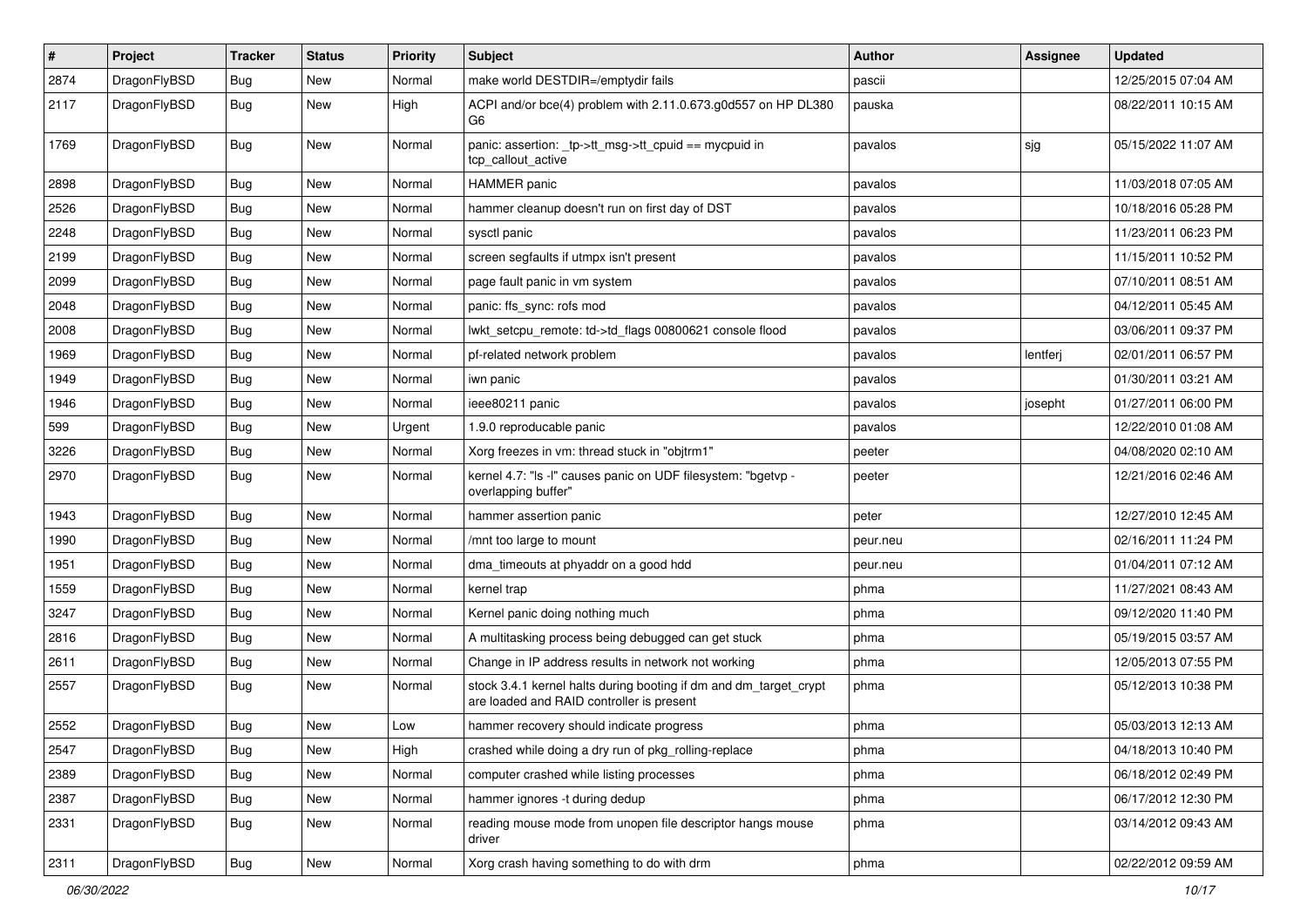| $\pmb{\#}$ | Project      | <b>Tracker</b> | <b>Status</b> | <b>Priority</b> | Subject                                                                                                                                                                                           | <b>Author</b> | Assignee | <b>Updated</b>      |
|------------|--------------|----------------|---------------|-----------------|---------------------------------------------------------------------------------------------------------------------------------------------------------------------------------------------------|---------------|----------|---------------------|
| 2306       | DragonFlyBSD | Bug            | New           | Normal          | a crash starts the kernel debugger in text mode, but just reboots in X                                                                                                                            | phma          |          | 02/11/2012 08:02 PM |
| 3302       | DragonFlyBSD | Bug            | New           | Normal          | Will not boot on System76 Lemur Pro (lemp10)                                                                                                                                                      | piecuch       |          | 11/03/2021 10:21 AM |
| 3298       | DragonFlyBSD | Bug            | New           | Normal          | Running "w" and having logged in via XDM through VNC, "w" prints<br>an extra error message                                                                                                        | piecuch       |          | 10/25/2021 09:16 AM |
| 3239       | DragonFlyBSD | Bug            | <b>New</b>    | Normal          | unable to SIGKILL glitched emacs                                                                                                                                                                  | piecuch       |          | 05/26/2020 03:30 AM |
| 3238       | DragonFlyBSD | Bug            | New           | Normal          | race conditions when printing from vkernel console                                                                                                                                                | piecuch       |          | 05/19/2020 02:50 PM |
| 2496       | DragonFlyBSD | Bug            | New           | Normal          | NTFS malloc limit exceeded                                                                                                                                                                        | plasmob       | tuxillo  | 02/19/2013 08:47 AM |
| 1101       | DragonFlyBSD | Bug            | Feedback      | Normal          | ohci related panic                                                                                                                                                                                | polachok      |          | 05/11/2021 04:00 AM |
| 3245       | DragonFlyBSD | Bug            | New           | Normal          | panic: free: guard1x fail, i915 load from loader.conf                                                                                                                                             | polachok      |          | 08/21/2020 10:36 AM |
| 1577       | DragonFlyBSD | Bug            | Feedback      | Normal          | panic: assertion: leaf->base.obj_id == ip->obj_id in<br>hammer_ip_delete_range                                                                                                                    | qhwt+dfly     |          | 05/11/2021 04:01 AM |
| 1387       | DragonFlyBSD | Bug            | Feedback      | Normal          | zero-size malloc and ps: kvm_getprocs: Bad address                                                                                                                                                | qhwt+dfly     |          | 05/11/2021 04:00 AM |
| 1368       | DragonFlyBSD | Bug            | In Progress   | Normal          | suspend signal race?                                                                                                                                                                              | qhwt+dfly     |          | 05/11/2021 03:51 AM |
| 570        | DragonFlyBSD | Bug            | Feedback      | Normal          | 1.8.x: ACPI problems                                                                                                                                                                              | qhwt+dfly     |          | 06/02/2014 03:45 AM |
| 1876       | DragonFlyBSD | Bug            | New           | Normal          | devfs in jail + logging out from console(ttyv1+) -> panic                                                                                                                                         | qhwt.dfly     | tuxillo  | 05/31/2022 03:24 PM |
| 1942       | DragonFlyBSD | Bug            | New           | Normal          | locking against myself in getcacheblk()?                                                                                                                                                          | qhwt.dfly     |          | 05/31/2022 02:15 PM |
| 1917       | DragonFlyBSD | Bug            | New           | Normal          | panic: assertion: (RB_EMPTY(&ip->rec_tree) && (ip->flags &<br>HAMMER_INODE_XDIRTY) == 0)    (!RB_EMPTY(&ip->rec_tree)<br>&& (ip->flags & HAMMER_INODE_XDIRTY) != 0) in<br>hammer_flush_inode_done | qhwt.dfly     |          | 11/24/2010 03:23 AM |
| 2371       | DragonFlyBSD | Bug            | <b>New</b>    | Normal          | Timezone problem with America/Sao_Paulo                                                                                                                                                           | raitech       |          | 05/17/2012 01:42 PM |
| 1560       | DragonFlyBSD | Bug            | Feedback      | Normal          | Unable to modify partition table on ThinkPad T61p during install                                                                                                                                  | rehsack       |          | 01/15/2015 08:57 AM |
| 3313       | DragonFlyBSD | Bug            | <b>New</b>    | Normal          | Can't boot from my live USB at all. The kernel loading process<br>hangs.                                                                                                                          | rempas        |          | 06/03/2022 12:16 AM |
| 2675       | DragonFlyBSD | Bug            | <b>New</b>    | Low             | Ultimate N WiFi Link 5300 get iwn_intr: fatal firmware error on 5GHz                                                                                                                              | revuwa        |          | 05/11/2021 04:07 AM |
| 2822       | DragonFlyBSD | Bug            | New           | Normal          | USB 3.0 stick throws "reading primary partition table: error<br>accessing offset 000[] for 152" error, while the stick works on any<br>other OS I tested                                          | revuwa        | profmakx | 06/29/2015 05:56 AM |
| 1836       | DragonFlyBSD | Bug            | <b>New</b>    | Normal          | Incorrect TCP checksum show up in tcpdump                                                                                                                                                         | robgar1       |          | 05/15/2022 11:22 AM |
| 2430       | DragonFlyBSD | Bug            | New           | Normal          | Alternate Password Hash method                                                                                                                                                                    | robin.carey1  |          | 10/07/2012 06:28 AM |
| 2138       | DragonFlyBSD | <b>Bug</b>     | New           | Normal          | > 100% CPU usage                                                                                                                                                                                  | robin.carey1  |          | 09/26/2011 12:20 PM |
| 600        | DragonFlyBSD | <b>Bug</b>     | New           | Low             | /sys/libkern/karc4random                                                                                                                                                                          | robin_carey5  | profmakx | 01/19/2015 03:07 AM |
| 2626       | DragonFlyBSD | Bug            | New           | Normal          | iwn driver drops with error: "firmware error 'iwn_intr: fatal firmware<br>error"                                                                                                                  | rodyaj        |          | 01/09/2014 05:50 AM |
| 2738       | DragonFlyBSD | Bug            | New           | Normal          | Hammer: Strange behavior when trying to recover old version of<br>moved file                                                                                                                      | roland        |          | 11/20/2014 08:02 AM |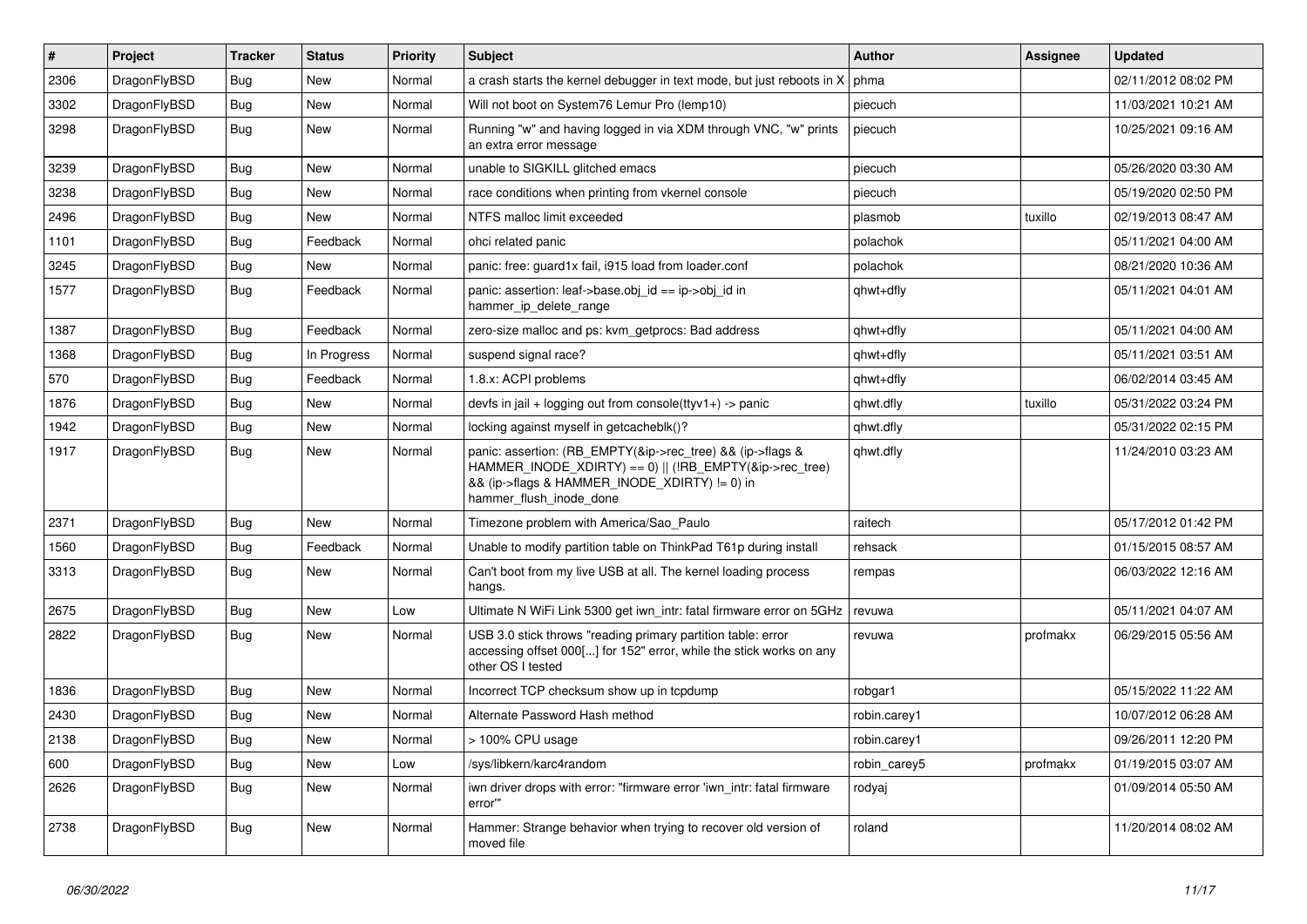| $\sharp$ | Project      | <b>Tracker</b> | <b>Status</b> | <b>Priority</b> | Subject                                                                                         | <b>Author</b> | <b>Assignee</b> | <b>Updated</b>      |
|----------|--------------|----------------|---------------|-----------------|-------------------------------------------------------------------------------------------------|---------------|-----------------|---------------------|
| 3141     | DragonFlyBSD | Bug            | <b>New</b>    | Normal          | dhclient blocks boot process                                                                    | rowo          |                 | 12/16/2018 11:01 AM |
| 2887     | DragonFlyBSD | <b>Bug</b>     | New           | Low             | Missing extattr_namespace_to_string and<br>extattr_string_to_namespace functions                | rubenk        |                 | 02/06/2016 05:09 AM |
| 1975     | DragonFlyBSD | Bug            | <b>New</b>    | Normal          | Applications seg fault in select() and poll()                                                   | rumcic        |                 | 05/31/2022 02:58 PM |
| 1192     | DragonFlyBSD | Submit         | <b>New</b>    | Normal          | KKASSERTs in sys/kern/uipc_{msg,socket}.c are too strict                                        | rumcic        |                 | 05/11/2021 04:07 AM |
| 1218     | DragonFlyBSD | Bug            | In Progress   | Normal          | panic: assertion: $error == 0$ in hammer start transaction                                      | rumcic        |                 | 05/11/2021 04:00 AM |
| 998      | DragonFlyBSD | <b>Bug</b>     | In Progress   | Normal          | Unconfiguring a vn while it is mounted                                                          | rumcic        | tuxillo         | 05/11/2021 04:00 AM |
| 1580     | DragonFlyBSD | Bug            | Feedback      | Normal          | Panic (Fatal trap 12: page fault while in kernel mode) while playing<br>with pf and netif names | rumcic        |                 | 12/21/2018 01:21 AM |
| 1250     | DragonFlyBSD | Bug            | Feedback      | Normal          | Panic upon plugging an USB flash drive into the machine                                         | rumcic        |                 | 03/10/2013 05:17 AM |
| 1249     | DragonFlyBSD | Bug            | Feedback      | Normal          | panic: ffs vfree: freeing free inode                                                            | rumcic        |                 | 03/10/2013 05:13 AM |
| 1489     | DragonFlyBSD | Bug            | Feedback      | Normal          | panic: ufs_dirbad: bad dir                                                                      | rumcic        |                 | 03/10/2013 04:34 AM |
| 2423     | DragonFlyBSD | Bug            | New           | Urgent          | After multiple panics/locks, hitting KKASSERT in<br>hammer init cursor                          | rumcic        |                 | 09/18/2012 02:28 AM |
| 2080     | DragonFlyBSD | Bug            | New           | Normal          | panic: lockmgr thrd_sleep: called from interrupt, ipi, or hard code<br>section                  | rumcic        |                 | 05/30/2011 05:06 PM |
| 2072     | DragonFlyBSD | Bug            | New           | Normal          | Fatal trap 12: stopped at lwkt_send_ipiq3                                                       | rumcic        |                 | 05/17/2011 04:12 AM |
| 1874     | DragonFlyBSD | Bug            | <b>New</b>    | Normal          | mpd listening on all IPs, accepting only on one                                                 | rumcic        |                 | 05/08/2011 01:01 PM |
| 1873     | DragonFlyBSD | <b>Bug</b>     | New           | Normal          | Panic upon usb mouse detach and reattaching                                                     | rumcic        |                 | 02/01/2011 09:53 AM |
| 2316     | DragonFlyBSD | <b>Bug</b>     | <b>New</b>    | Normal          | Ungraceful invalid password handling for adding a new user in the<br>installer                  | rune          |                 | 04/27/2012 11:23 PM |
| 2549     | DragonFlyBSD | Bug            | In Progress   | Normal          | netgraph7: Kernel page fault.                                                                   | russiane39    | nant            | 05/10/2013 11:20 PM |
| 3047     | DragonFlyBSD | Bug            | New           | Normal          | HAMMER critical write error                                                                     | samuel        |                 | 06/19/2019 09:50 AM |
| 2123     | DragonFlyBSD | <b>Bug</b>     | New           | Normal          | hammer is losing files                                                                          | schmir        |                 | 08/30/2011 07:56 PM |
| 2042     | DragonFlyBSD | <b>Bug</b>     | New           | Normal          | kernel panic, when run boot0cfg                                                                 | sepherosa     |                 | 05/31/2022 03:01 PM |
| 2100     | DragonFlyBSD | Bug            | Feedback      | Normal          | devfs related panic                                                                             | sepherosa     | alexh           | 07/10/2011 02:29 PM |
| 1944     | DragonFlyBSD | <b>Bug</b>     | New           | Normal          | panic: backing_object 0xdea7b258 was somehow re-referenced<br>during collapse!                  | sepherosa     |                 | 12/27/2010 02:06 AM |
| 3160     | DragonFlyBSD | Submit         | In Progress   | Normal          | State the implementation difference in pkill/pgrep manual                                       | sevan         | tuxillo         | 06/03/2022 05:15 PM |
| 2933     | DragonFlyBSD | Submit         | <b>New</b>    | Normal          | Remove unix domain socket support from cat(1)                                                   | sevan         |                 | 08/01/2016 08:10 PM |
| 2924     | DragonFlyBSD | <b>Bug</b>     | New           | Normal          | cat -v fails to tag characters in extended table with M- prefix with<br>some locales            | sevan         |                 | 07/11/2016 07:18 AM |
| 2396     | DragonFlyBSD | <b>Bug</b>     | Feedback      | High            | Latest 3.1 development version core dumps while destroying master<br><b>PFS</b>                 | sgeorge       |                 | 01/23/2013 04:10 PM |
| 2347     | DragonFlyBSD | <b>Bug</b>     | Feedback      | High            | Hammer PFSes destroy does not give back full space allocated to<br><b>PFS</b>                   | sgeorge       |                 | 07/19/2012 01:11 AM |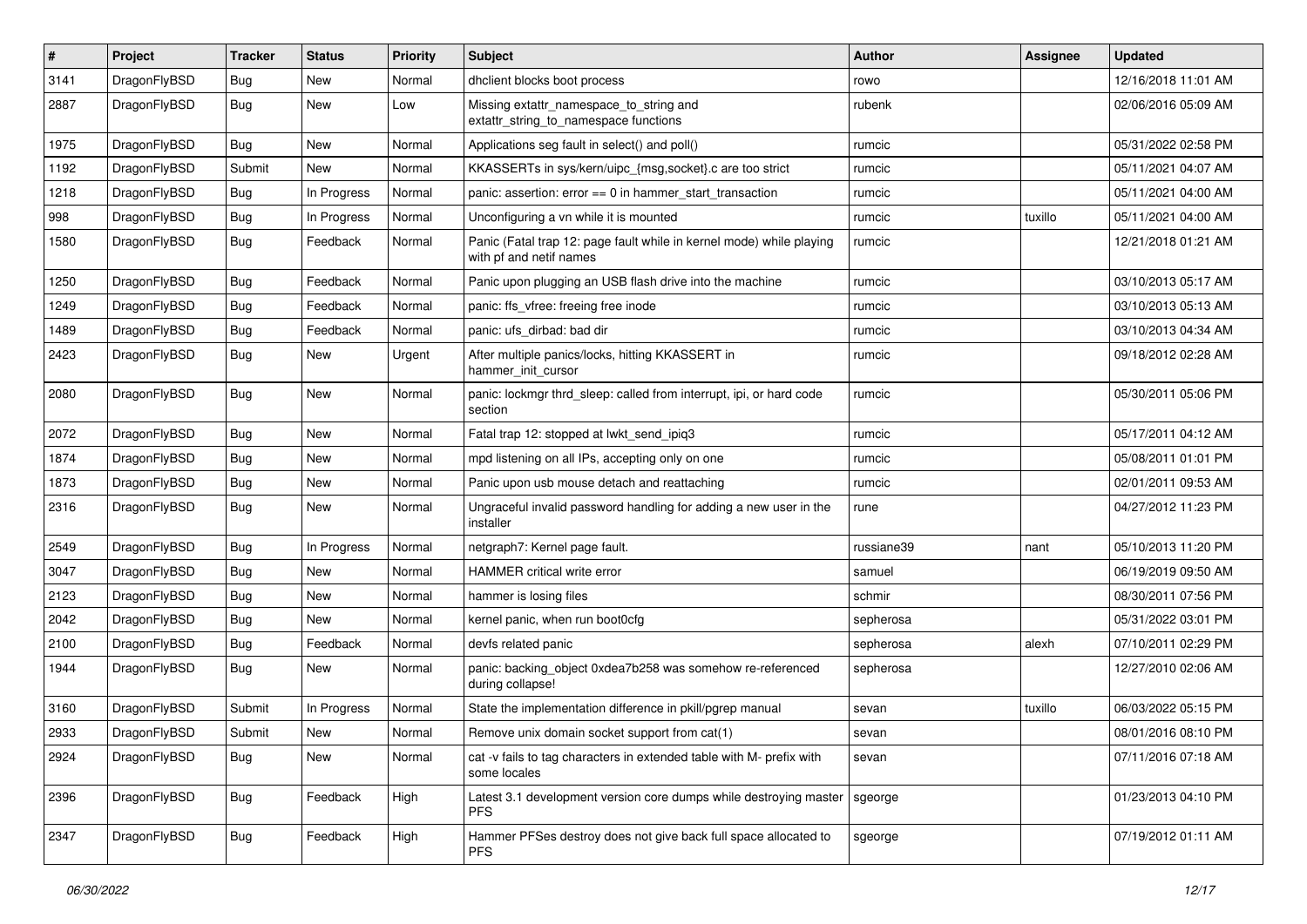| $\sharp$ | Project      | <b>Tracker</b> | <b>Status</b> | <b>Priority</b> | Subject                                                                             | <b>Author</b> | Assignee | <b>Updated</b>      |
|----------|--------------|----------------|---------------|-----------------|-------------------------------------------------------------------------------------|---------------|----------|---------------------|
| 2124     | DragonFlyBSD | Bug            | New           | Normal          | getty repeating too quickly on port /dev/ttyv0                                      | sgeorge.ml    |          | 09/01/2011 04:28 AM |
| 2891     | DragonFlyBSD | Bug            | New           | Normal          | Kernel panic in IEEE802.11 related code                                             | shamaz        |          | 05/29/2016 05:49 PM |
| 2863     | DragonFlyBSD | <b>Bug</b>     | <b>New</b>    | Normal          | HAMMER synch tid is zero                                                            | shamaz        |          | 12/12/2015 11:24 PM |
| 2820     | DragonFlyBSD | <b>Bug</b>     | New           | Normal          | TP-Link USB Wi-Fi adapter cannot be reattached to the system                        | shamaz        |          | 05/22/2015 09:45 PM |
| 1961     | DragonFlyBSD | Bug            | <b>New</b>    | Normal          | Can't create dump from DDB                                                          | shamaz        |          | 01/29/2011 09:02 PM |
| 1884     | DragonFlyBSD | Bug            | <b>New</b>    | Normal          | System completely freezes while listening music (devbuf: malloc<br>limit exceeded)  | shamaz        |          | 01/24/2011 05:00 PM |
| 1935     | DragonFlyBSD | Bug            | <b>New</b>    | Normal          | mouse does not work after switching between x and console                           | shamaz        |          | 12/13/2010 10:06 AM |
| 1302     | DragonFlyBSD | <b>Bug</b>     | In Progress   | Normal          | Checkpoint regression?                                                              | sjg           | sjg      | 07/10/2013 05:22 PM |
| 2061     | DragonFlyBSD | <b>Bug</b>     | <b>New</b>    | Normal          | USB keyboard boot panic                                                             | sjg           |          | 05/04/2012 12:20 AM |
| 2141     | DragonFlyBSD | <b>Bug</b>     | New           | Urgent          | loader and/or documentation broken                                                  | sjg           |          | 01/20/2012 10:51 AM |
| 1786     | DragonFlyBSD | <b>Bug</b>     | <b>New</b>    | Normal          | Calling NULL function pointer initiates panic loop                                  | sjg           |          | 10/11/2010 05:28 PM |
| 1964     | DragonFlyBSD | <b>Bug</b>     | <b>New</b>    | Normal          | iwn (panic assertion : wlan_assert_serialized)                                      | sjmm.ptr      | josepht  | 02/01/2011 12:57 PM |
| 2936     | DragonFlyBSD | <b>Bug</b>     | <b>New</b>    | Normal          | loader.efi crashes while loading kernel                                             | spaceille     |          | 08/20/2016 06:17 AM |
| 2587     | DragonFlyBSD | <b>Bug</b>     | New           | Normal          | SATA DVD writer not detected by DragonFly                                           | srussell      |          | 09/04/2020 08:55 AM |
| 2586     | DragonFlyBSD | <b>Bug</b>     | <b>New</b>    | Normal          | pf: "modulate" state seems problematic                                              | srussell      |          | 09/25/2013 07:36 PM |
| 2077     | DragonFlyBSD | <b>Bug</b>     | <b>New</b>    | Normal          | USB devices conflicting                                                             | srussell      |          | 05/17/2011 05:12 PM |
| 3129     | DragonFlyBSD | <b>Bug</b>     | <b>New</b>    | High            | Kernel panic with 5.2.0 on A2SDi-4C-HLN4F                                           | stateless     |          | 04/24/2018 12:50 AM |
| 2055     | DragonFlyBSD | <b>Bug</b>     | New           | Normal          | $ssh + IPV6 + bridge \Rightarrow connection freezes$                                | steve         |          | 04/24/2011 07:13 PM |
| 2004     | DragonFlyBSD | <b>Bug</b>     | <b>New</b>    | Normal          | LWKT_WAIT_IPIQ panic                                                                | steve         |          | 03/08/2011 05:46 PM |
| 2020     | DragonFlyBSD | <b>Bug</b>     | New           | Low             | Port brcm80211 driver from Linux to DragonFly BSD                                   | studer        |          | 03/05/2011 10:54 PM |
| 2082     | DragonFlyBSD | <b>Bug</b>     | <b>New</b>    | Normal          | dfbsd 2.10.1 amd64 - mc port build error with 'bmake bin-install'                   | sun-doctor    |          | 05/25/2011 07:18 PM |
| 2509     | DragonFlyBSD | <b>Bug</b>     | <b>New</b>    | Normal          | Redefinition of DIRBLKSIZ in restore(8)                                             | swildner      |          | 06/04/2022 04:40 AM |
| 243      | DragonFlyBSD | <b>Bug</b>     | Feedback      | Normal          | weird behavior in the shell                                                         | swildner      |          | 05/31/2022 02:51 PM |
| 1913     | DragonFlyBSD | <b>Bug</b>     | <b>New</b>    | Normal          | panic: assertion: ip->flush_state != HAMMER_FST_FLUSH in<br>hammer_flush_inode_core | swildner      |          | 11/20/2010 05:27 PM |
| 1907     | DragonFlyBSD | <b>Bug</b>     | New           | Normal          | Hammer crash in hammer_flusher_flush()                                              | swildner      |          | 11/11/2010 05:07 AM |
| 3205     | DragonFlyBSD | <b>Bug</b>     | Feedback      | High            | Go compiler net test failing                                                        | t dfbsd       | tuxillo  | 05/10/2021 02:45 AM |
| 3217     | DragonFlyBSD | <b>Bug</b>     | <b>New</b>    | Normal          | rescue tools: make install fails if rescue folder doesn't exist                     | t_dfbsd       |          | 11/27/2019 08:16 PM |
| 2915     | DragonFlyBSD | <b>Bug</b>     | <b>New</b>    | High            | Hammer mirror-copy problem                                                          | t_dfbsd       |          | 08/25/2016 05:28 AM |
| 2921     | DragonFlyBSD | Submit         | <b>New</b>    | Normal          | Allow moused to accept userland mouse events                                        | tautolog      |          | 05/11/2021 04:08 AM |
| 3135     | DragonFlyBSD | Submit         | New           | Normal          | Add EVFILT_RECV and EVFILT_SEND                                                     | tautolog      |          | 05/25/2018 09:59 PM |
| 3036     | DragonFlyBSD | <b>Bug</b>     | New           | Normal          | panic in icmp_redirect_start() ASSERT_IN_NETISR(0)                                  | tautolog      |          | 05/11/2017 07:27 PM |
| 3113     | DragonFlyBSD | <b>Bug</b>     | In Progress   | Urgent          | Booting vKernel fails due being out of swap space                                   | tcullen       |          | 05/11/2021 04:14 AM |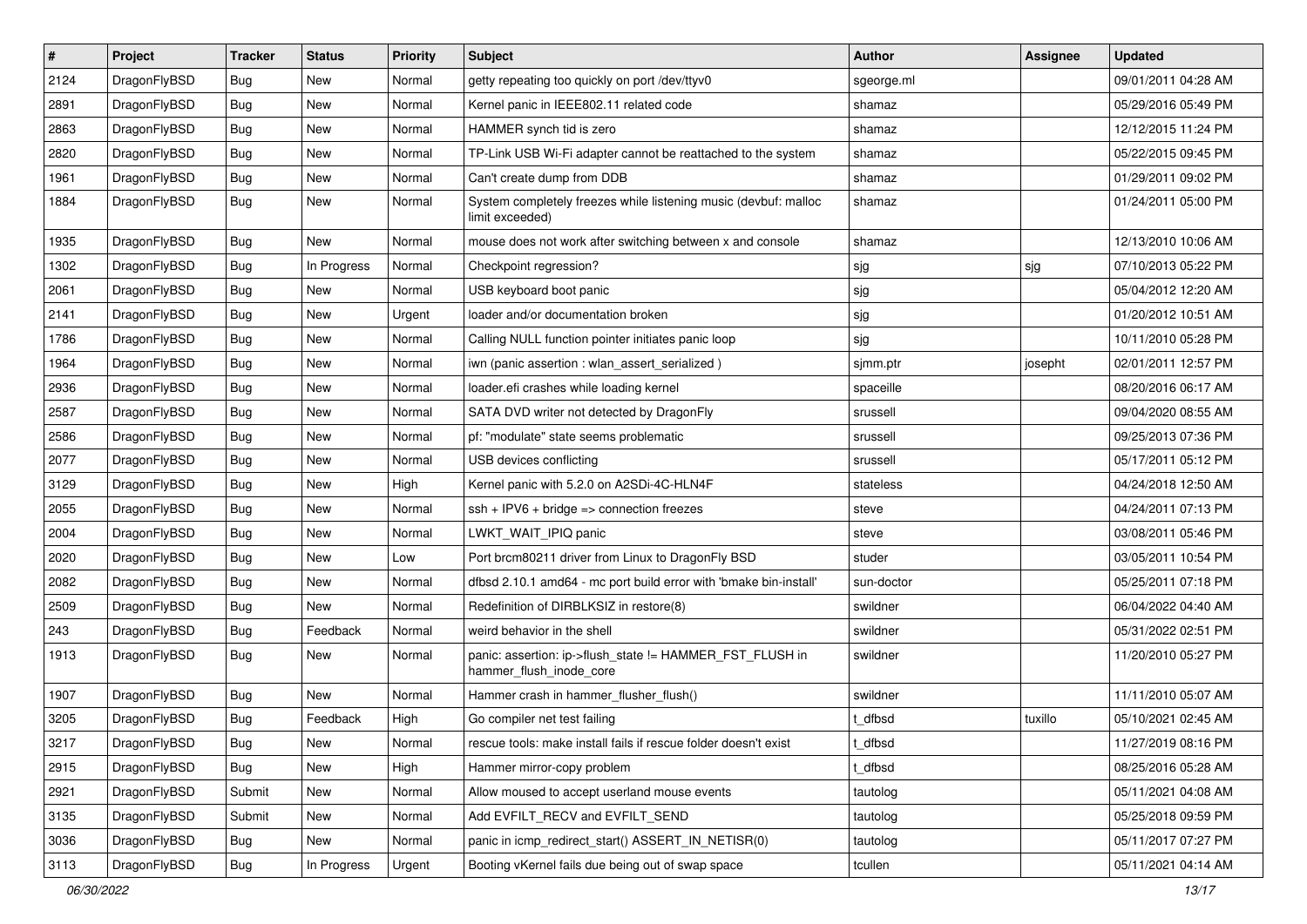| $\pmb{\#}$ | Project      | <b>Tracker</b> | <b>Status</b> | <b>Priority</b> | Subject                                                                                                  | <b>Author</b>     | Assignee | <b>Updated</b>      |
|------------|--------------|----------------|---------------|-----------------|----------------------------------------------------------------------------------------------------------|-------------------|----------|---------------------|
| 1127       | DragonFlyBSD | Bug            | Feedback      | Low             | cdrom drive not detected                                                                                 | tgr               | corecode | 01/15/2015 08:55 AM |
| 285        | DragonFlyBSD | Bug            | Feedback      | Low             | interrupt latency with re without ip address configured                                                  | thomas.nikolajsen |          | 02/20/2014 10:30 AM |
| 2609       | DragonFlyBSD | Bug            | New           | Normal          | master: panic: assertion<br>"LWKT TOKEN HELD ANY(vm object token(object))" failed in<br>swp_pager_lookup | thomas.nikolajsen |          | 11/28/2013 11:36 AM |
| 2436       | DragonFlyBSD | Bug            | New           | Normal          | panic: assertion "lp->lwp_qcpu == dd->cpuid" failed in<br>dfly acquire curproc                           | thomas.nikolajsen |          | 01/23/2013 11:07 AM |
| 2296       | DragonFlyBSD | Bug            | In Progress   | High            | panic: assertion "m->wire_count > 0" failed                                                              | thomas.nikolajsen |          | 08/30/2012 06:09 AM |
| 1984       | DragonFlyBSD | Bug            | New           | Normal          | hammer mount fails after crash - HAMMER: FIFO record bad head<br>signature                               | thomas.nikolajsen |          | 03/08/2011 06:57 PM |
| 2459       | DragonFlyBSD | <b>Bug</b>     | Feedback      | Normal          | apic problems with HP Probook 4510s                                                                      | thowe             |          | 11/27/2021 08:22 AM |
| 3316       | DragonFlyBSD | Bug            | New           | Normal          | hammer2_dirent_create() allows creating >1 dirents with the same<br>name                                 | tkusumi           |          | 06/05/2022 12:35 PM |
| 3312       | DragonFlyBSD | Submit         | New           | Normal          | hammer2: redundant chain modify after chain creation                                                     | tkusumi           |          | 05/15/2022 01:35 PM |
| 3269       | DragonFlyBSD | Bug            | In Progress   | Normal          | Is double-buffer'd buf still required by HAMMER2 ?                                                       | tkusumi           |          | 05/12/2021 04:09 PM |
| 3266       | DragonFlyBSD | Bug            | New           | High            | Filesystems broken due to "KKASSERT(count &<br>TOK COUNTMASK);"                                          | tkusumi           |          | 03/15/2021 01:21 PM |
| 3249       | DragonFlyBSD | Bug            | <b>New</b>    | Normal          | HAMMER2 fsync(2) not working properly                                                                    | tkusumi           |          | 09/21/2020 07:07 AM |
| 3246       | DragonFlyBSD | Bug            | New           | Normal          | HAMMER2 unable to handle ENOSPC properly                                                                 | tkusumi           |          | 09/04/2020 11:11 AM |
| 3184       | DragonFlyBSD | Bug            | <b>New</b>    | Normal          | tsleep(9) return value when PCATCH specified                                                             | tkusumi           |          | 04/03/2019 06:49 AM |
| 3142       | DragonFlyBSD | Submit         | New           | Normal          | lib/libdmsg: Unbreak using new API EVP_CIPHER_CTX_new()                                                  | tkusumi           |          | 07/08/2018 04:18 AM |
| 2857       | DragonFlyBSD | Bug            | New           | Normal          | hammer stalls via bitcoin-gt                                                                             | tkusumi           |          | 11/30/2015 06:52 AM |
| 2812       | DragonFlyBSD | <b>Bug</b>     | New           | Normal          | Panic on Intel DE3815TYKHE                                                                               | tmorp             |          | 05/14/2015 03:14 PM |
| 2931       | DragonFlyBSD | <b>Bug</b>     | New           | Low             | 'gdb' of 'vkernel' unable to print backtrace                                                             | tofergus          |          | 07/26/2016 01:51 PM |
| 2930       | DragonFlyBSD | Bug            | <b>New</b>    | High            | 'objcache' causes panic during 'nfs_readdir'                                                             | tofergus          |          | 07/26/2016 01:09 PM |
| 2473       | DragonFlyBSD | Bug            | New           | Normal          | Kernel crash when trying to up the wpi0 device (Dfly<br>v3.3.0.758.g47388-DEVELOPMENT)                   | tomaz             |          | 02/24/2014 08:50 AM |
| 1282       | DragonFlyBSD | Bug            | Feedback      | Normal          | panic (trap 12) when booting SMP kernel on Atom 330 (dual core)                                          | tomaz.borstnar    |          | 05/11/2021 04:00 AM |
| 1579       | DragonFlyBSD | Bug            | Feedback      | Normal          | dfly 2.4.1 does not like HP DL360G4p and Smart Array 6400 with<br>MSA <sub>20</sub>                      | tomaz.borstnar    | tuxillo  | 06/02/2014 02:44 PM |
| 3319       | DragonFlyBSD | Bug            | New           | Normal          | setproctitle() calls can change effect of later setproctitle() calls                                     | tonyc             |          | 06/29/2022 06:10 PM |
| 3252       | DragonFlyBSD | Bug            | New           | Normal          | tcsetattr/tcgetattr set errno incorrectly on non-TTY                                                     | tonyc             |          | 10/26/2020 09:34 PM |
| 806        | DragonFlyBSD | <b>Bug</b>     | Feedback      | Normal          | boot error on MacBook                                                                                    | tralamazza        |          | 06/04/2022 05:28 AM |
| 3170       | DragonFlyBSD | Bug            | New           | Normal          | repeatable nfsd crash                                                                                    | tse               |          | 06/11/2020 05:52 AM |
| 3208       | DragonFlyBSD | Bug            | New           | Normal          | Crash related to nfsd                                                                                    | tse               |          | 06/11/2020 05:52 AM |
| 3197       | DragonFlyBSD | Bug            | New           | Normal          | DragonFly upgrades                                                                                       | tse               |          | 04/18/2020 04:18 PM |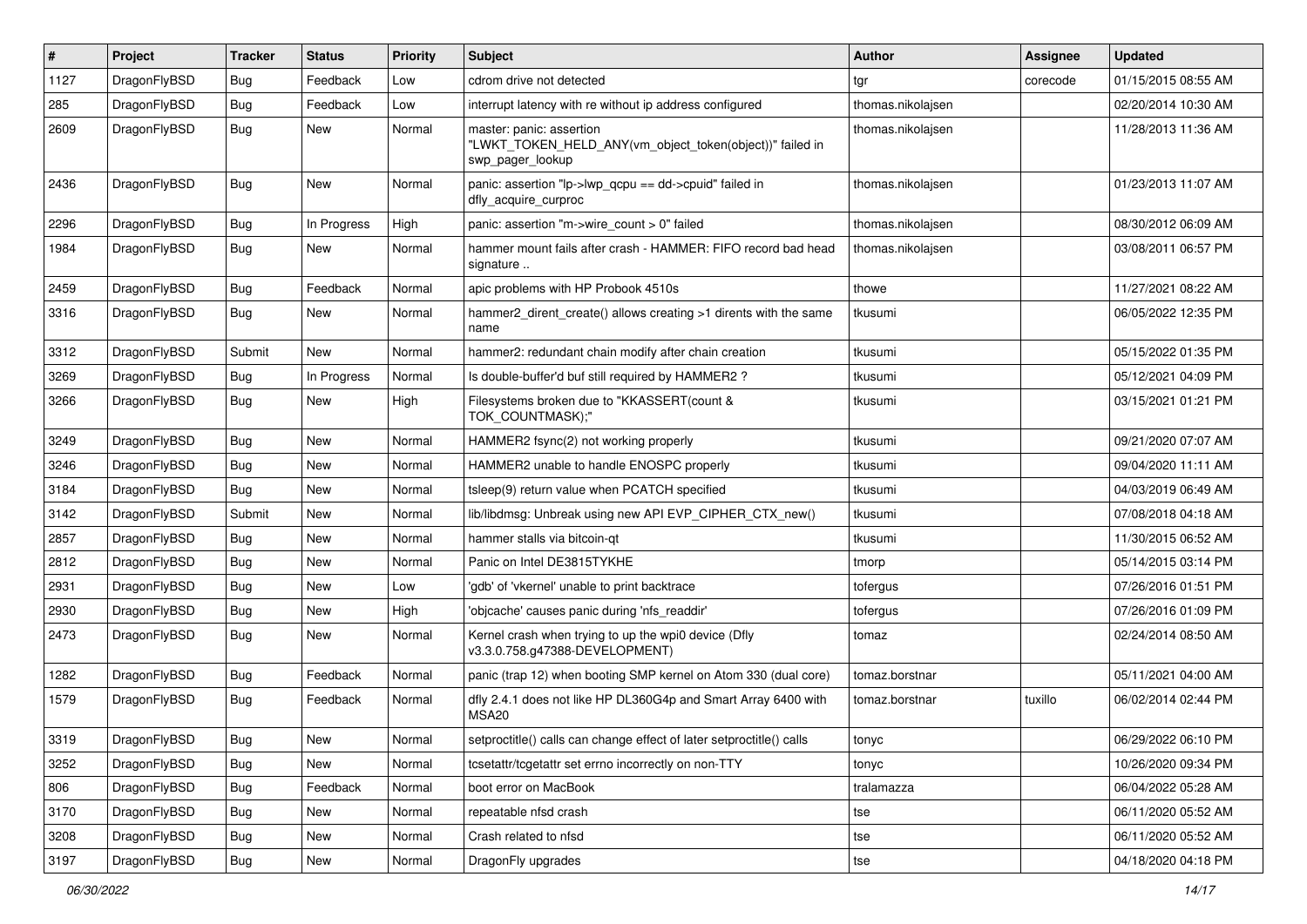| $\pmb{\#}$ | Project      | <b>Tracker</b> | <b>Status</b> | <b>Priority</b> | Subject                                                                                                   | <b>Author</b> | Assignee | <b>Updated</b>      |
|------------|--------------|----------------|---------------|-----------------|-----------------------------------------------------------------------------------------------------------|---------------|----------|---------------------|
| 3231       | DragonFlyBSD | Bug            | <b>New</b>    | Normal          | wifi drops on 5.8                                                                                         | tse           |          | 04/06/2020 05:08 AM |
| 3225       | DragonFlyBSD | Bug            | <b>New</b>    | Normal          | nfsd freeze when using qemu                                                                               | tse           |          | 03/17/2020 11:52 AM |
| 3199       | DragonFlyBSD | <b>Bug</b>     | New           | Normal          | PFS label not found panic                                                                                 | tse           |          | 08/21/2019 03:51 AM |
| 2140       | DragonFlyBSD | Bug            | <b>New</b>    | High            | hammer_io_delallocate panic with 'duplicate entry' message                                                | ttw           |          | 10/07/2011 12:22 PM |
| 2498       | DragonFlyBSD | <b>Bug</b>     | New           | Normal          | DFBSD v3.2.2-RELEASE - LIST_FIRST(&bp->b_dep) == NULL"<br>failed in vfs_vmio_release                      | tuxillo       |          | 05/31/2022 04:09 PM |
| 2495       | DragonFlyBSD | Bug            | New           | High            | DFBSD v3.3.0.960.g553fe7 - ocnt != 0" failed in<br>prop object release                                    | tuxillo       |          | 05/31/2022 04:08 PM |
| 3314       | DragonFlyBSD | Bug            | <b>New</b>    | Normal          | Bring virtio_console(4) from FreeBSD                                                                      | tuxillo       | tuxillo  | 05/29/2022 08:24 AM |
| 1819       | DragonFlyBSD | <b>Bug</b>     | In Progress   | Low             | truss - Major revamping task list                                                                         | tuxillo       | tuxillo  | 11/27/2021 08:45 AM |
| 3295       | DragonFlyBSD | <b>Bug</b>     | In Progress   | Normal          | Adapt devel/libvirt for nvmm                                                                              | tuxillo       | tuxillo  | 11/03/2021 04:56 PM |
| 2638       | DragonFlyBSD | Bug            | Feedback      | High            | Fix machdep.pmap_mmu_optimize                                                                             | tuxillo       |          | 05/11/2021 04:07 AM |
| 2636       | DragonFlyBSD | <b>Bug</b>     | Feedback      | Low             | Add -x flag to iostat (a la solaris)                                                                      | tuxillo       |          | 05/11/2021 04:07 AM |
| 2631       | DragonFlyBSD | Bug            | In Progress   | Low             | Verify library versioning current with full package build and switch it<br>on (after publishing packages) | tuxillo       |          | 05/11/2021 04:06 AM |
| 1332       | DragonFlyBSD | Bug            | Feedback      | Normal          | DFBSD 2.2 - Booting usbcdrom/usbsticks on thinkpad hangs on<br>"BTX Halted"                               | tuxillo       |          | 05/11/2021 04:00 AM |
| 2647       | DragonFlyBSD | Bug            | <b>New</b>    | Normal          | HAMMER panic on 3.6.0                                                                                     | tuxillo       |          | 05/11/2021 03:54 AM |
| 2641       | DragonFlyBSD | <b>Bug</b>     | <b>New</b>    | Normal          | Panic when loading natapci as module                                                                      | tuxillo       |          | 05/11/2021 03:54 AM |
| 2630       | DragonFlyBSD | Bug            | New           | Normal          | Bring in latest iconv fixes from FreeBSD10 as well as csmapper<br>updates                                 | tuxillo       |          | 05/11/2021 03:54 AM |
| 2358       | DragonFlyBSD | <b>Bug</b>     | In Progress   | Normal          | DFBSD v3.0.2.32.g928ca - panic: hammer: insufficient undo FIFO<br>space!                                  | tuxillo       | tuxillo  | 05/10/2021 02:50 AM |
| 3196       | DragonFlyBSD | <b>Bug</b>     | New           | Normal          | test issue after redmine upgrade (2)                                                                      | tuxillo       |          | 07/05/2019 04:33 AM |
| 3157       | DragonFlyBSD | Bug            | <b>New</b>    | Normal          | TP-Link UE300 not working in 5.2-RELEASE                                                                  | tuxillo       |          | 11/15/2018 02:08 PM |
| 2629       | DragonFlyBSD | <b>Bug</b>     | <b>New</b>    | Normal          | Replace gcc44 with llvm34, clang34, and libc++                                                            | tuxillo       |          | 06/02/2014 02:30 PM |
| 2556       | DragonFlyBSD | <b>Bug</b>     | Feedback      | Normal          | DragonFly v3.5.0.81.gd3479 - Process signal weirdness                                                     | tuxillo       |          | 12/17/2013 03:48 PM |
| 2084       | DragonFlyBSD | Bug            | New           | Normal          | DFBSD v2.11.0.242.g4d317 - panic: zone: entry not free                                                    | tuxillo       |          | 07/03/2012 01:23 AM |
| 2351       | DragonFlyBSD | <b>Bug</b>     | In Progress   | Normal          | DFBSD v3.1.0.579.g44ccf - Stuck during startup, random freezes                                            | tuxillo       |          | 04/24/2012 08:21 AM |
| 2345       | DragonFlyBSD | Bug            | In Progress   | Normal          | DFBSD v3.1.0.457.gd679f - NFS panic on diskless station                                                   | tuxillo       |          | 04/07/2012 05:22 PM |
| 2283       | DragonFlyBSD | <b>Bug</b>     | New           | Normal          | DFBSD DragonFly v2.13.0.957.g4f459 - pmap_release: page<br>should already be gone 0xc27120bc              | tuxillo       |          | 01/23/2012 03:03 AM |
| 2282       | DragonFlyBSD | <b>Bug</b>     | In Progress   | Normal          | gdb segfaults with certain corefiles                                                                      | tuxillo       |          | 01/18/2012 04:40 PM |
| 2224       | DragonFlyBSD | <b>Bug</b>     | New           | Normal          | v2.13.0.291.gaa7ec - Panic on fq while installing world                                                   | tuxillo       |          | 11/18/2011 01:40 AM |
| 2171       | DragonFlyBSD | Bug            | New           | Normal          | DFBSD v2.13.0.151.gdc8442 - panic: assertion "(*ptep &<br>$(PG_MANAGED PG_V)) == PG_V"$                   | tuxillo       |          | 11/04/2011 05:06 PM |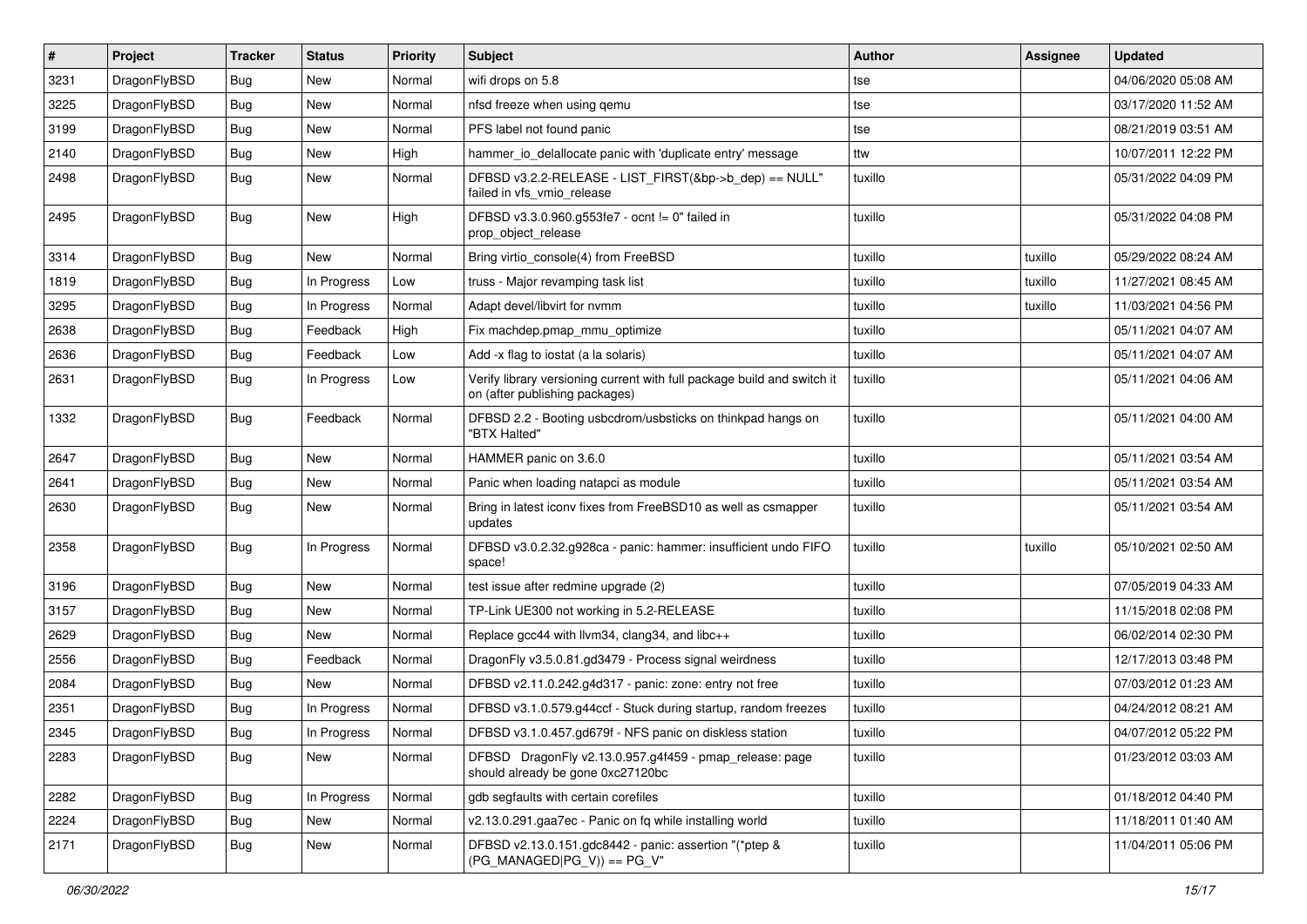| $\vert$ # | Project      | <b>Tracker</b> | <b>Status</b> | <b>Priority</b> | <b>Subject</b>                                                                             | <b>Author</b>    | Assignee  | <b>Updated</b>      |
|-----------|--------------|----------------|---------------|-----------------|--------------------------------------------------------------------------------------------|------------------|-----------|---------------------|
| 2166      | DragonFlyBSD | <b>Bug</b>     | New           | Normal          | DFBSD v2.13.0.109.g05b9d - Strange lockups                                                 | tuxillo          |           | 10/29/2011 11:20 AM |
| 2129      | DragonFlyBSD | Bug            | New           | Normal          | DFBSD v2.11.0.661.gf9438 i386 - panic: lockmgr thrd sleep                                  | tuxillo          |           | 09/05/2011 09:49 AM |
| 1867      | DragonFlyBSD | Bug            | New           | Normal          | it(4) motherboard and fan problems                                                         | tuxillo          |           | 07/08/2011 10:48 AM |
| 2078      | DragonFlyBSD | <b>Bug</b>     | New           | Normal          | DFBSD i386 v2.11.0.201.g3ed2f - Panic during installworld into a<br>vn0 device             | tuxillo          |           | 05/19/2011 07:50 PM |
| 1959      | DragonFlyBSD | <b>Bug</b>     | New           | Normal          | DFBSD v2.9.1.422.gc98f2 - Panic during boot - IPv6 and PF                                  | tuxillo          |           | 01/13/2011 03:37 AM |
| 2828      | DragonFlyBSD | Bug            | New           | High            | On AMD APUs and Bulldozer CPUs, the machdep.cpu idle hit<br>sysctl should be 3 by default  | vadaszi          | vadaszi   | 05/11/2021 04:07 AM |
| 293       | DragonFlyBSD | Bug            | Feedback      | Low             | Various updates to the handbook                                                            | victor           | victor    | 03/10/2013 04:46 AM |
| 2360      | DragonFlyBSD | Bug            | In Progress   | Normal          | Wishlist: virtio driver import                                                             | vsrinivas        |           | 06/04/2022 04:16 AM |
| 1661      | DragonFlyBSD | Bug            | In Progress   | Normal          | panic on password entry mount smb filesystem                                               | vsrinivas        |           | 11/27/2021 08:29 AM |
| 1749      | DragonFlyBSD | <b>Bug</b>     | In Progress   | Normal          | HAMMER fsstress panic in hammer flush inode core<br>'ip->flush_state != HAMMER_FST_FLUSH'  | vsrinivas        |           | 05/11/2021 04:06 AM |
| 1744      | DragonFlyBSD | <b>Bug</b>     | In Progress   | Normal          | HAMMER fsstress panic in hammer_setup_child_callback                                       | vsrinivas        |           | 05/11/2021 04:05 AM |
| 2489      | DragonFlyBSD | Bug            | New           | Normal          | nmalloc doesn't cache VA for allocations > 8KB                                             | vsrinivas        |           | 06/10/2014 05:51 AM |
| 2490      | DragonFlyBSD | Bug            | <b>New</b>    | Normal          | nmalloc should color addresses to avoid cache bank conflictsw                              | vsrinivas        |           | 06/10/2014 05:51 AM |
| 2136      | DragonFlyBSD | <b>Bug</b>     | New           | Normal          | socketpair() doesn't free file descriptors on copyout failure                              | vsrinivas        |           | 04/05/2013 09:13 AM |
| 2081      | DragonFlyBSD | Bug            | Feedback      | Normal          | Panic on device "detach" / "failure"                                                       | vsrinivas        |           | 02/29/2012 07:11 AM |
| 2154      | DragonFlyBSD | <b>Bug</b>     | <b>New</b>    | Normal          | vkernel copyout() doesn't return EFAULT on error                                           | vsrinivas        |           | 10/20/2011 03:53 AM |
| 2113      | DragonFlyBSD | Bug            | New           | Normal          | nmalloc threaded program fork leak                                                         | vsrinivas        | vsrinivas | 08/11/2011 07:25 PM |
| 2071      | DragonFlyBSD | <b>Bug</b>     | New           | High            | Panic on assertion: (int)(flg->seq - seq) > 0 in hammer_flusher_flush<br>after inode error | vsrinivas        |           | 06/12/2011 07:59 AM |
| 2085      | DragonFlyBSD | <b>Bug</b>     | New           | Normal          | panic: assertion: (m->flags & PG_MAPPED) == 0 in<br>vm_page_free_toq                       | vsrinivas        |           | 06/10/2011 07:48 AM |
| 1861      | DragonFlyBSD | Bug            | <b>New</b>    | Normal          | panic via kprintf (lockmgr called in a hard section)                                       | vsrinivas        |           | 10/11/2010 12:56 AM |
| 1185      | DragonFlyBSD | Bug            | <b>New</b>    | High            | need a tool to merge changes into /etc                                                     | wa1ter           |           | 02/18/2014 06:02 AM |
| 3124      | DragonFlyBSD | Bug            | New           | High            | DragonFlyBSD 5.0.2 with Hammer2 with UEFI install doesn't boot                             | wiesl            |           | 06/18/2019 05:07 AM |
| 2886      | DragonFlyBSD | <b>Bug</b>     | New           | Normal          | dragonfly mail agent: sending a testmail causes high system load                           | worf             |           | 02/05/2016 05:53 AM |
| 2252      | DragonFlyBSD | Bug            | New           | Low             | snd hda not useable if loaded via /boot/loader.conf                                        | xbit             | swildner  | 12/14/2011 12:23 AM |
| 2287      | DragonFlyBSD | Bug            | New           | Normal          | HAMMER(ROOT) Illegal UNDO TAIL signature at<br>300000001967c000                            | y0n3t4n1         |           | 11/07/2018 01:22 AM |
| 2797      | DragonFlyBSD | <b>Bug</b>     | In Progress   | Low             | vkernels with & without machdep.pmap_mmu_optimize                                          | yellowrabbit2010 |           | 11/27/2021 08:06 AM |
| 2840      | DragonFlyBSD | Bug            | New           | Normal          | wrong voltage is reported                                                                  | vellowrabbit2010 |           | 09/11/2015 06:09 PM |
| 604       | DragonFlyBSD | <b>Bug</b>     | In Progress   | Normal          | 1.8.1-RELEASE - clock runs fast on mainboard ASUS P5A-B                                    | yeti             |           | 05/11/2021 03:55 AM |